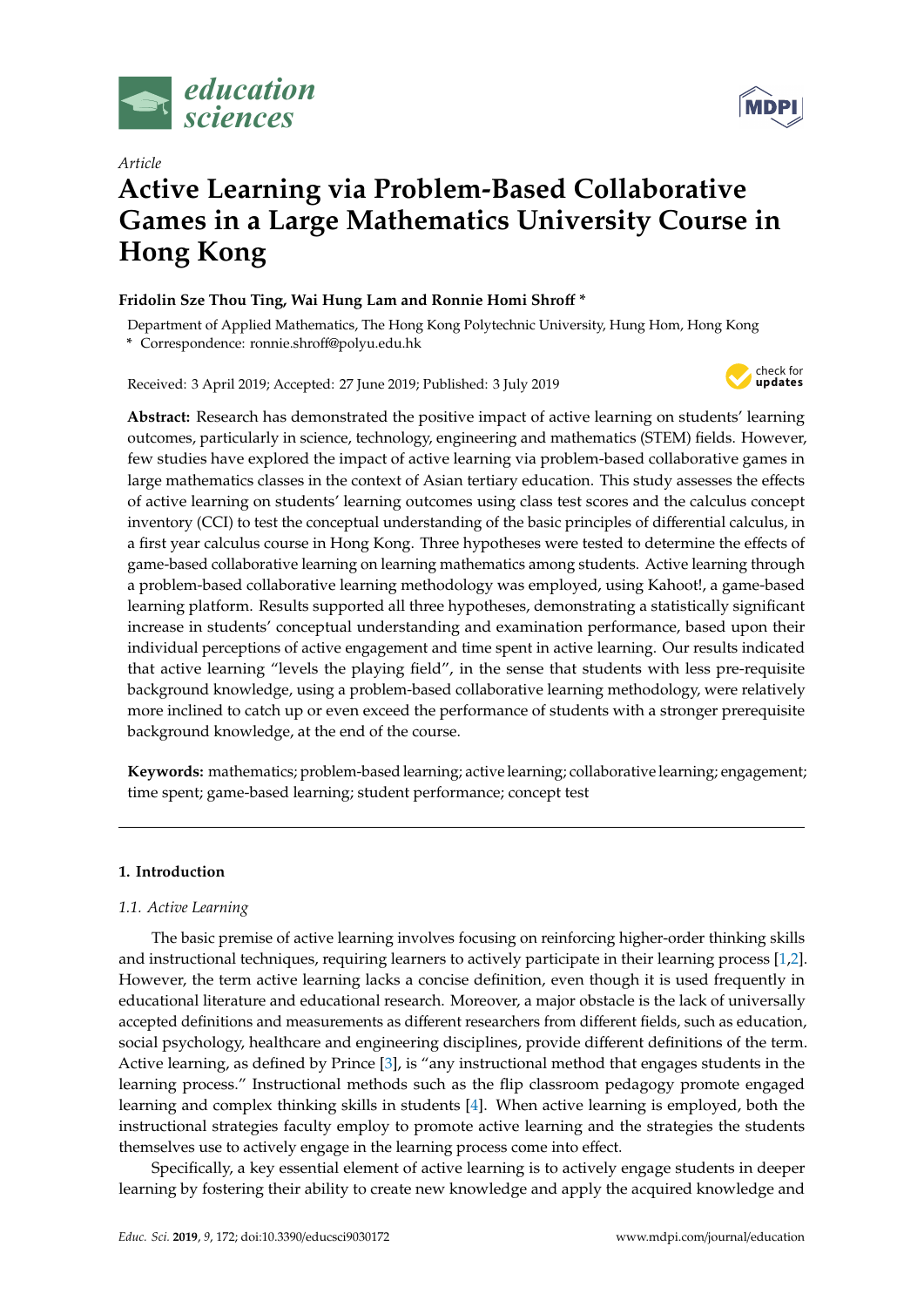skills by demonstrating well-developed judgement and responsibility as learners [\[5](#page-17-4)[,6\]](#page-17-5). Moreover, active learning strategies motivate student learning in the classroom, subsequently promoting students' initiative to take ownership of their own learning as stakeholders in their own learning trajectory [\[7\]](#page-17-6). Furthermore, active learning strategies are designed to shift traditional slide-based lectures to facilitated, problem-solving and collaborative learning activities that actively engage learners and result in positive academic outcomes (for example, the development of life-long learning skills and the retention of classroom-based experiences in the form of knowledge, skills, and abilities) [\[8\]](#page-17-7).

One of the key goals of active learning is to enable students to use higher levels of cognitive functioning through cognitively deeper and richer learning experiences. Learners are able to combine prior knowledge and engage with abstract concepts that require problem-solving, collaborative discourse, critical thinking and reasoning skills [\[9](#page-17-8)[,10\]](#page-17-9). Moreover, mobile learning tools support compelling learning experiences in a learner centric setting that is dynamic and engaging and meets the individual needs of learners, while simultaneously imparting them with the skills required to be lifelong learners [\[11\]](#page-17-10). With the rapid development of advances in mobile technology and game-based learning approaches, clickers or game-based student response systems such as Kahoot! or CloudClassRoom (CCR), are often used in conjunction with active pedagogies such as problem-based and inquiry-based learning, think-pair-share, peer instruction, and flipped classroom instruction [\[12–](#page-17-11)[14\]](#page-17-12). Furthermore, only a limited number of studies have attempted to explore the impact of active learning via problem-based collaborative games in large mathematics classes in the context of Asian tertiary education. Hence, the objective of this study is to examine the effects of active learning via problem-based collaborative games in large mathematics classes in the context of Asian tertiary education.

## *1.2. Di*ff*erent Approaches to Active Learning in STEM Education*

An active learning context refers to the various learning approaches and instructional methods such as experiential learning, collaborative learning, cooperative learning, case-based, inquiry-based, problem-based, team-based and game-based learning [\[15–](#page-17-13)[18\]](#page-18-0). These different models cover the subset of active learning—hence, active learning is an umbrella concept that encompasses the different learning approaches and instructional methods of learning [\[4\]](#page-17-3). Over the years, active learning as a model of instruction in science, technology, engineering and mathematics (STEM) education has evolved, placing emphasis on different instructional approaches and the context in which learning occurs. Problem solving, inquiry-based learning and interactive learning activities all play significant roles in STEM education. For example, a problem-solving based active learning approach in a mathematics course enables students to view problems with a deeper perspective, thereby experiencing deeper learning, undertaking critical thinking and utilizing an analytic reasoning process. More specifically, research on active learning approaches in STEM education has shown to improve student performance by increasing cognitive stimulation [\[1,](#page-17-0)[19,](#page-18-1)[20\]](#page-18-2). Moreover, a quantitative meta-analysis conducted by Freeman et al., [\[21\]](#page-18-3) found strong evidence that student performance in undergraduate STEM courses was positively influenced by the inclusion of student-centered methodologies in the classroom.

#### *1.3. Conceptions of Teaching and Learning Within the Hong Kong Context*

Despite extensive evidence-based research on the benefits of active learning strategies on student achievement, retention and performance in STEM related subjects, a large number of STEM instructors in Hong Kong do not put these teaching strategies into practice due to a lack of incentives or support from their tertiary institutions [\[21,](#page-18-3)[22\]](#page-18-4). A key issue to consider is that the Hong Kong tertiary education system is depicted as highly competitive, examination-oriented, besides being characterized by classes with a large number of students and expository teaching, based on lecture-based delivery [\[23\]](#page-18-5). Hence, undue emphasis is placed on abstract and declarative knowledge in classrooms. As a result, students tend to find learning tedious, boring and/or irrelevant to their daily lives, leading to a lack of attention, passivity and 'off-task' attitudes that have become commonplace in Hong Kong classrooms. Consequently, university level instructors in Hong Kong are more likely to resist active learning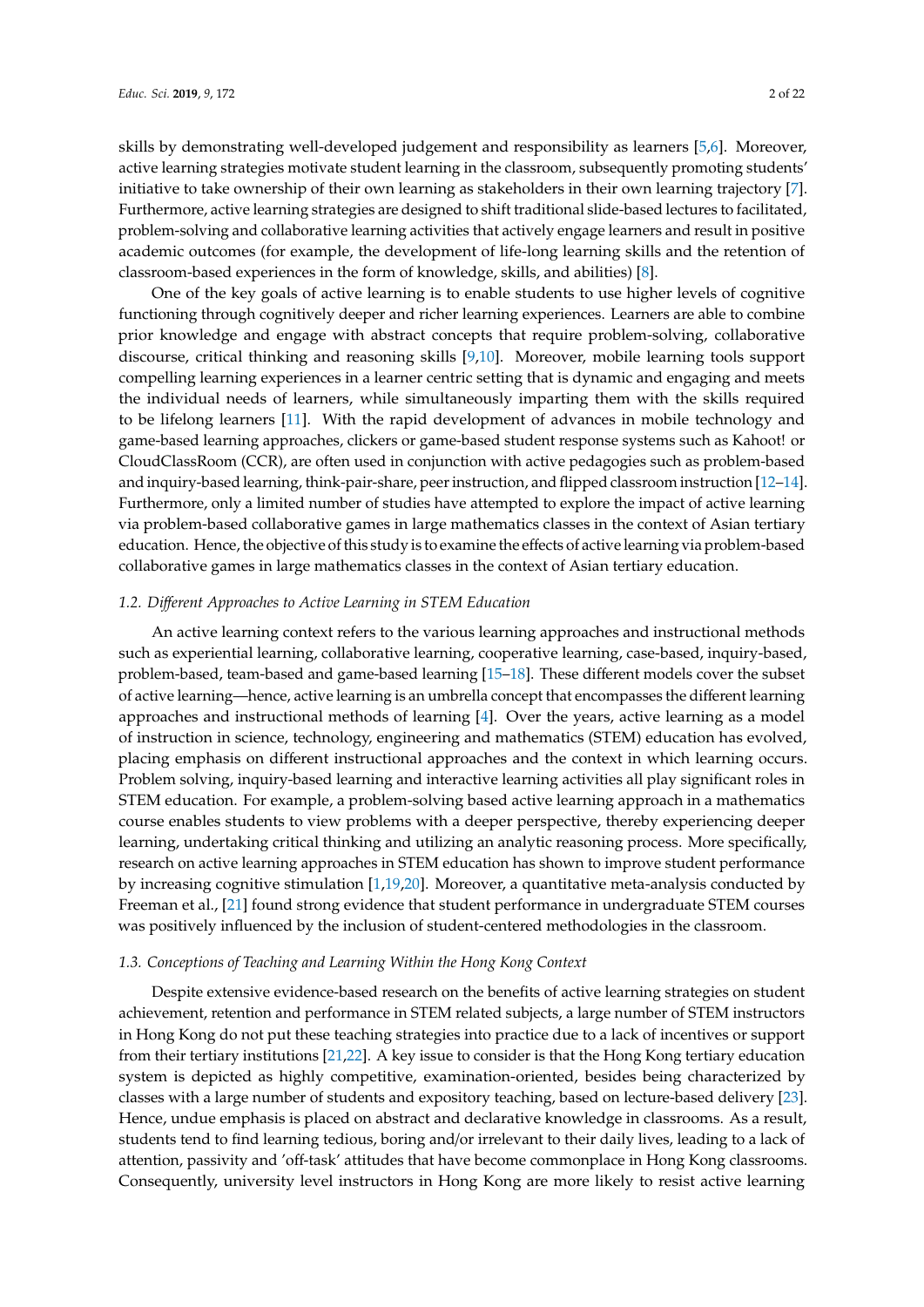teaching practices, since they contrast sharply with their intrinsic deeply held beliefs and their own background education in passive learning and teaching [\[24](#page-18-6)[,25\]](#page-18-7). Advocacy for STEM education in Hong Kong has only emerged in recent years, and such advocacy is frequently centered on the secondary or high school education sector, rather than on tertiary institutions [\[26\]](#page-18-8).

#### **2. Literature Review and Research Hypotheses**

## *2.1. Active Learning in Mathematics in Tertiary Education in Asia*

With respect to prior research on active learning in Asia, extensive research has been conducted on the topic, motivated by various aspects of active learning in STEM subjects, such as flipped classrooms in medicine [\[27\]](#page-18-9), role playing and experiential learning in computer science [\[28\]](#page-18-10), or the use of student response systems in physics [\[29\]](#page-18-11). Consequently, there are many more studies on active learning with respect to STEM education in Asia. However, up to now, only a limited number of studies have been conducted to assess the impact and effectiveness of active learning in university mathematics in Asia. For example, Kaur [\[30\]](#page-18-12) discussed a broad overview of the challenges of implementing active learning in math education within primary and secondary schools in Asia. Moreover, Chen and Chiu [\[31\]](#page-18-13) studied design-based learning (DBL) via computerized multi-touch collaborative scripts and its effects on elementary school students' performance in Taiwan. However, the authors acknowledged there were limited studies that focused on active learning in university mathematics in an Asian context [\[31\]](#page-18-13). Furthermore, Li, Zheng and Yang [\[32\]](#page-18-14) examined the effect of flipped methods on 120 Master of Business Administration (MBA) students of a national university in China and concluded that the flipped classroom approach supported cooperative learning and subsequently enhanced students' learning achievements, course satisfaction and cooperative learning attitudes in science education. This provides compelling evidence that increasing active learning in STEM education for students in Hong Kong universities would be a worthy pursuit that warrants further investigation.

#### *2.2. Student Performance and Active learning in Large University Math Classes*

Research has shown that active learning increases student performance in the fields of science, technology, engineering and mathematics (STEM) [\[19–](#page-18-1)[21](#page-18-3)[,33\]](#page-18-15). Though numerous studies have been conducted on active learning and student performance in large STEM tertiary classes in non-mathematics subjects, there have only been a few studies on creating sustainable teaching and learning strategies for large mathematics classes [\[34](#page-18-16)[–37\]](#page-18-17). One study examined student performance in small tertiary math classes (< 30) but did not observe any statistically significant improvement in the group with more student engagement [\[38\]](#page-18-18). We may put forth the argument that Freeman's [\[21\]](#page-18-3) meta-analysis does provide some evidence that active learning improves student performance in large mathematics classes, but his review of articles does not take into consideration large mathematics classes. However, investigations exist for methods to improve student performance via active learning pedagogies in large classes in other STEM disciplines, like team-based learning in introductory Biology [\[39\]](#page-18-19) or project-based learning in Engineering [\[40\]](#page-19-0). Other studies on student achievement, performance and other outcomes have tenuous connections to active learning [\[20,](#page-18-2)[22](#page-18-4)[,41](#page-19-1)[,42\]](#page-19-2). For example, Isbell and Cote [\[43\]](#page-19-3) provide evidence to suggest that sending a simple personalized email to students expressing concern about their performance and providing information about course resources improved student performance.

# *2.3. Active Learning Through a Problem-Based Learning Methodology in Mathematics Education*

It is commonly recognized that there are various limitations in the traditional lecture style approach to the teaching of mathematics. Mathematics is often taught purely using the lecture format, which encourages passivity and subsequently, diminishes creativity in students. However, one of the most well-known approaches to active learning in mathematics is a problem-based learning methodology. In the context of mathematics, problem-based learning approaches engage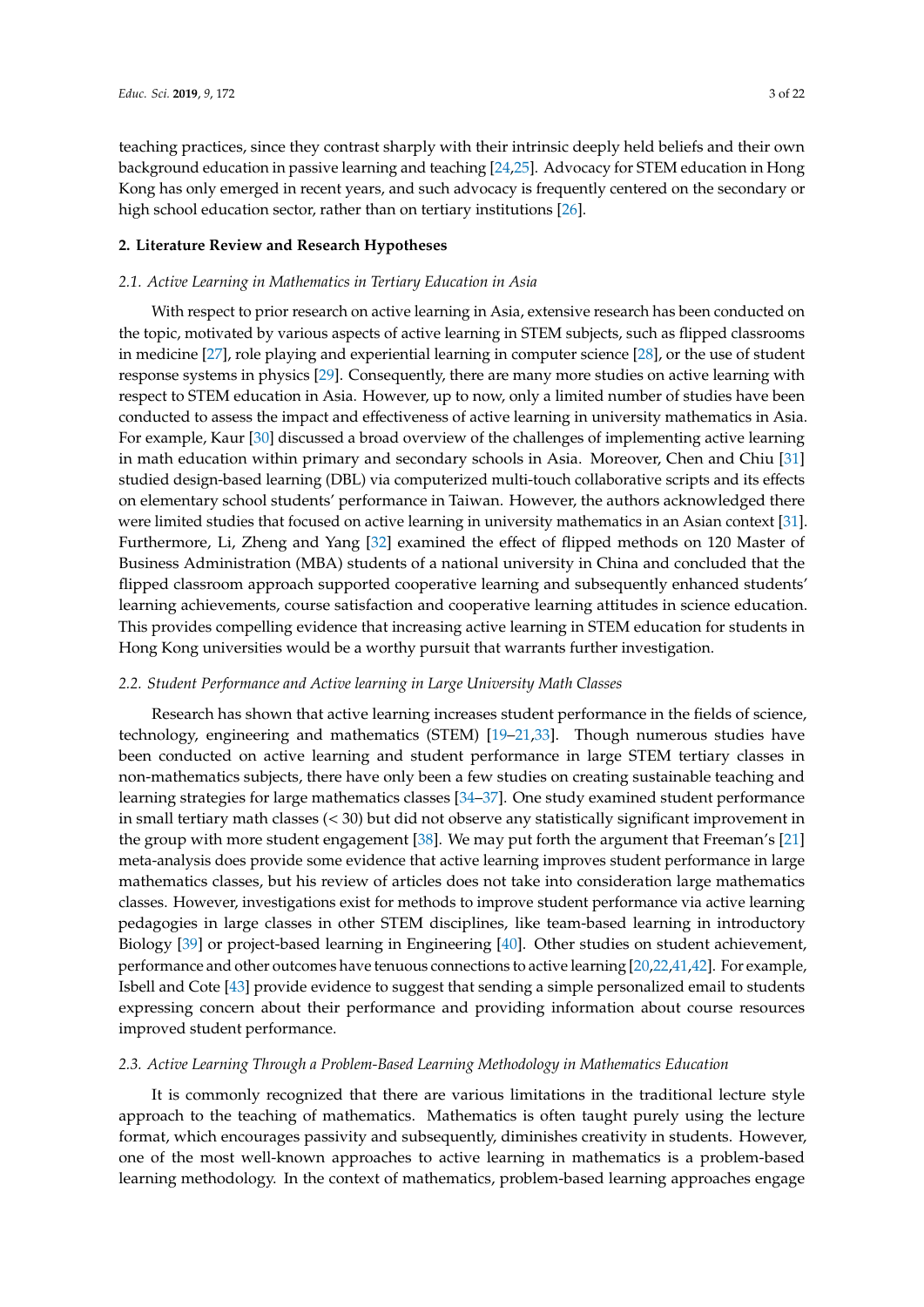students in the thought-processes instrumental in solving mathematical problems and discovering multiple approaches and/or solutions [\[44\]](#page-19-4). Moreover, instead of attempting to find a single correct solution or answer, students clarify problems, discern possible solutions and assess viable options. Consequently, mathematics educators are beginning to employ problem-based learning approaches in teaching mathematics at the tertiary level, including applying several innovative and creative methods, such as the use of digital learning tools to provide interactive contexts for exploring mathematical problems [\[45](#page-19-5)[,46\]](#page-19-6).

# *2.4. Applying Technology-Enabled Active Learning in Mathematics Education*

The application of digital learning tools and its capabilities creates environments where students create knowledge by being actively engaged in learning activities rather than being passive recipients of information [\[47\]](#page-19-7). Accessible learning technologies and digital learning content provide interactive and authentic contexts for exploring mathematical concepts and solving problems. By purposefully applying technology-enabled learning contexts in mathematics education, students are able to develop the necessary higher order cognition skills and subsequently, take responsibility for their own learning. Hence, active learning strategies, such as problem-based learning, can be presented through a variety of technology-enabled learning contexts, such as virtual environments, simulations, social networking and digital gaming technologies, within the classroom [\[48\]](#page-19-8). Research has shown that students have a proclivity towards active, engaging and technology-rich learning experiences, based on instructional strategies and technological capability [\[12](#page-17-11)[,48](#page-19-8)[,49\]](#page-19-9). Furthermore, prior studies support active learning and the integration of mobile learning technologies into mathematics course design as an effective pedagogy to enhance student engagement and collaboration [\[50](#page-19-10)[–52\]](#page-19-11). Hence, mathematics educators must be able to implement innovative active learning strategies by leveraging these game-based learning and gamification technologies to make learning, in the context of mathematics, more engaging, interactive and collaborative [\[46\]](#page-19-6).

#### *2.5. Game-Based Learning in Mathematics in Tertiary Education in Asia*

One active learning methodology that is emerging in its application is the use of game-based learning. In recent years, games have been used in traditional classrooms setting to augment active learning strategies for cognitively diverse students, by providing a context for problem solving and inquiry [\[53](#page-19-12)[,54\]](#page-19-13). Game-based learning is an interactive learning methodology and instructional design strategy that integrates educational content and gaming elements, by delivering interactive, game-like formats of instruction to learners [\[55\]](#page-19-14). Moreover, game-based learning integrates aspects of experiential learning and intrinsic motivation with game applications that have explicit learning goals, thereby allowing learners to engage in complex, problem-solving tasks and activities that mirror real-world, authentic situations [\[56](#page-19-15)[,57\]](#page-19-16). For example, results from a study conducted by Snow et al., [\[58\]](#page-19-17) demonstrated that a computer game simulation of Newton's laws of motion was actively effective in helping non-physics students understand key concepts of force. In addition, studies have demonstrated that game-based learning may enhance student achievement in reading skills [\[59\]](#page-19-18), self-efficacy [\[60\]](#page-19-19) and student performance [\[61,](#page-19-20)[62\]](#page-19-21).

A significant amount of research in game-based learning has focused on examining student performance and how game-based learning is applied, in order to make the learning process more interactive and engaging for learners [\[63](#page-20-0)[–65\]](#page-20-1). For the specific subject of mathematics, game-based learning assists students to visualize graphical representations of complex mathematical concepts in a particularly engaging way [\[66\]](#page-20-2). However, reviews of the effects of game-based learning research on student performance are typically limited to secondary school students in North America and Europe. For example, a research study conducted by Bai et., al., [\[67\]](#page-20-3) demonstrated that 3-D games help eight graders learn algebra more effectively, thus attaining higher scores on their tests. Moreover, various additional research studies have investigated the relationship between game-based learning and mathematics achievement and motivation [\[68](#page-20-4)[,69\]](#page-20-5).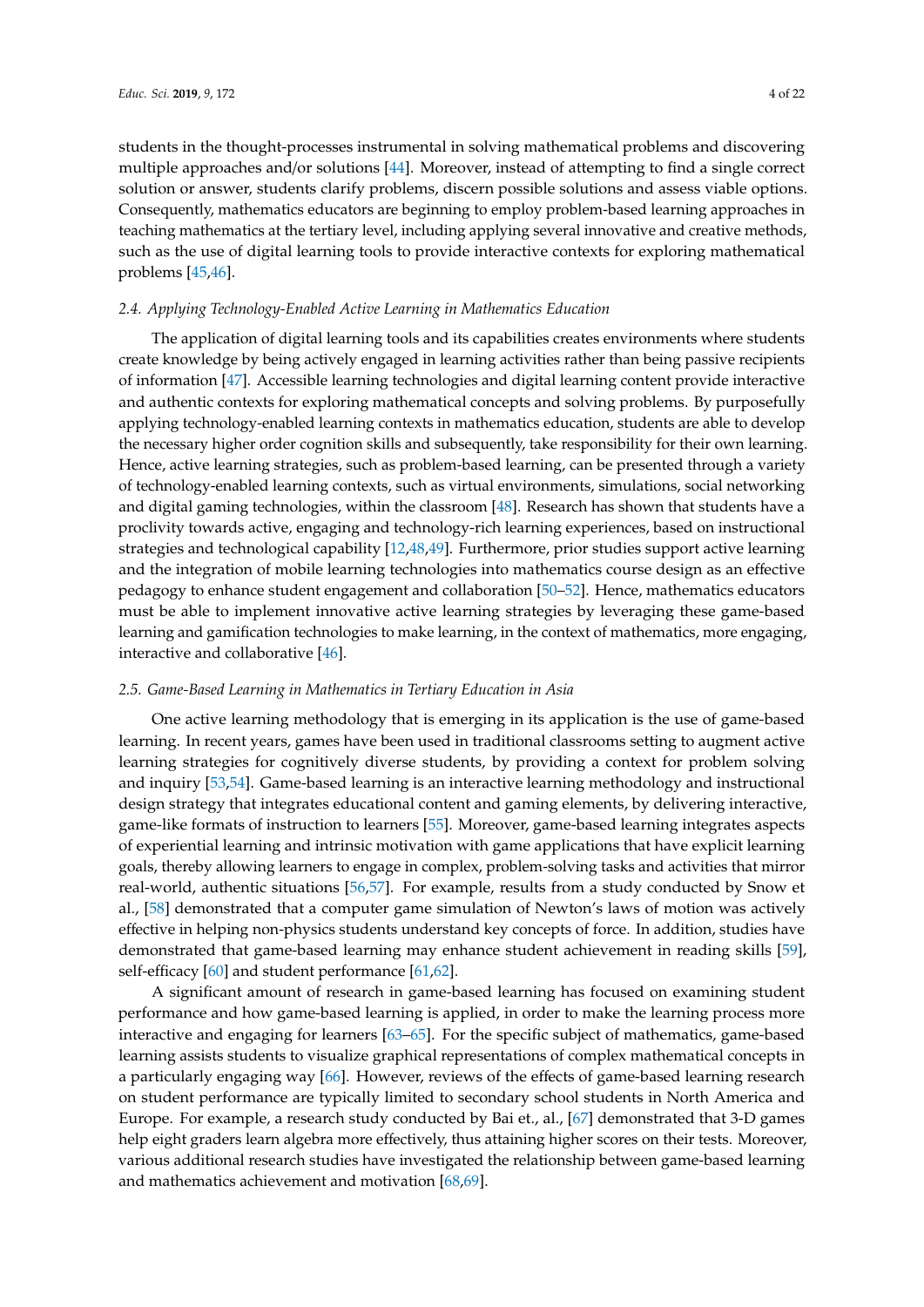#### *2.6. Embedding Formative Assessment into Game-Based Learning*

Formative assessment comprises of learning activities in which learners engage with learning materials as they progress towards achieving specific learning outcomes [\[70\]](#page-20-6). The primary purpose of formative assessment is to improve learning and facilitate the learning process. Formative assessment can be embedded into a game-based learning context, whereby learners actively engage with the technology, by responding to questions and receiving frequent, timely and relevant feedback on their progress and performance [\[71\]](#page-20-7). Prior studies have shown that game-based learning supports learner engagement and provides effective feedback [\[72,](#page-20-8)[73\]](#page-20-9). Ismail and Mohammad [\[74\]](#page-20-10) in their study demonstrated that students perceived Kahoot!, a game-based student response system, as a potential formative assessment tool to provide feedback for learning. By embedding formative assessment to a game-based learning context, learners are provided with feedback on their learning progress during the course, thus giving the instructor a way to assess learners' understanding and also highlight concepts that require additional clarification [\[75\]](#page-20-11). Game-based formative assessment allows learners to monitor their progress and optimize the overall learning process. Moreover, embedding formative assessment into game-based learning in a pedagogically sound way allows for the precise assessment of learners' progress and performance in terms of achievement of learning outcomes [\[70\]](#page-20-6). Furthermore, game-based learning technologies for formative assessment create active learning environments, ensuring learners are moving toward content mastery, thereby resulting in more successful learning outcomes.

To conclude this section, analysis of game-based learning in mathematics in Asia has been carried out for primary and secondary school students [\[66](#page-20-2)[,76](#page-20-12)[,77\]](#page-20-13). However, as per the authors' present knowledge, to date, there has been only one study on game-based learning in mathematics in tertiary mathematics education in large classes in Asia [\[78\]](#page-20-14). The study was conducted with a sample of 326 Taiwan students on three-hour classes for 16 weeks using game-based instruction. The results of the study demonstrated that game-based instruction had a significant influence on learning achievements, whereas learning motivation had significantly positive effects on learning achievements [\[78\]](#page-20-14). In addition, the authors of this study did not examine the effect of game-based learning on student performance directly. Since only a limited number of studies have attempted to explore the impact of active learning via problem-based collaborative games in large mathematics classes in the context of Asian tertiary education, this research study has long-term significance for students, instructors and institutions at large. The use of technology has the potential to change the nature of learning environments and the ways in which we design activities to support active learning. Hence, an examination of the effects of active learning via problem-based collaborative games in large mathematics classes in the context of Asian tertiary education should play a pivotal role in furthering this research.

#### *2.7. Research Hypotheses*

Specifically, for the purpose of this study, the authors aim to better understand the effects of active learning via problem-based collaborative games in large mathematics classes in the context of Asian tertiary education. Consistent with related literature, this study tested the following hypotheses:

**H1:** *A positive correlation exists between students' perceptions of their "level of active engagement" and "time spent in active learning" and their academic performance (i.e., midterm test scores).*

**H2:** *Students' perceptions of "time spent in active learning" is a significant predictor of their level of conceptual understanding of di*ff*erential calculus.*

**H3:** *Students' perceptions of their "level of active engagement" is a significant predictor of their level of academic performance.*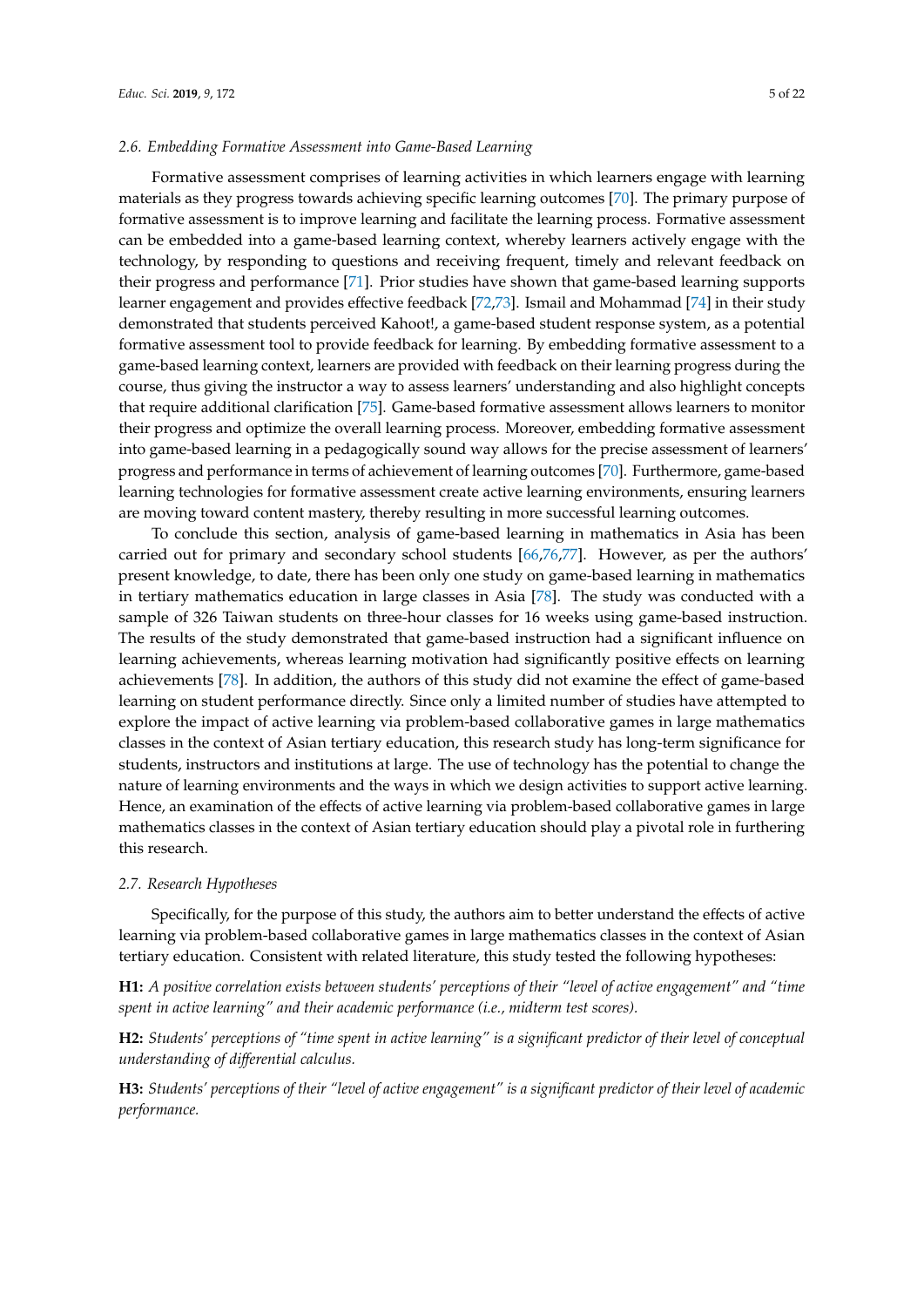# **3. Research Methodology**

#### *3.1. Research Setting and Activity*

The broad purpose of this research was to examine active learning via problem-based collaborative games in a large mathematics university course in Hong Kong. A convenience sampling methodology was used as it is considered appropriate in exploratory research of this type [\[79\]](#page-20-15). The purpose of using a convenience sampling methodology was to facilitate a large sample size and to collect data. A total of 1017 ( $N = 1017$ ) undergraduate students enrolled in a first year one semester 13-week "Applied" Mathematics" course offered at the Hong Kong Polytechnic University constituted a sufficient pool of subjects, who fit well within the intent and objectives of this study. A power test was conducted in providing the appropriate sample size necessary for the study [\[80\]](#page-20-16). A power test is an appropriate method to dispel suspicions that a sample is too small and is thus, calculated to assess the sample size required [\[81](#page-20-17)[,82\]](#page-20-18). Ethical clearance for the study was obtained from the ethical review board of the institution. Furthermore, informed consent, which included information about the purpose of the study, voluntary participation, risks and benefits, confidentiality, and participants' freedom to withdraw from the study at any time, was obtained prior to participation in the research.

The course comprised of two hours of lectures and one hour of tutorials, where the medium of instruction was English. The first 6.5 weeks covered differential calculus topics, while the latter 6.5 weeks covered probability and statistics. In this study, we only considered the differential calculus part, covering topics such as functions, limits, continuity and differentiation. There were approximately 900 students in the six lecture sections labelled elephant, dog, cat, mouse, lion and tiger, taught by four different instructors. The main difference across the six sections was the delivery of the teaching methods (i.e., the independent variable) in the lectures (i.e., traditional instructor-led lecture-based method versus a game-based active learning method via Kahoot!). Instructors of the sections tiger and dog would teach the class with the game-based active learning method via Kahoot! In the sections lion, mouse, cat and elephant, the instructor used the traditional instructor-led lecture-based method. Students who enrolled in the course were randomly assigned to one of the six sections. It should be noted that students in the study were subjected to either one of the teaching methods (i.e., the independent variable) during the course. Moreover, for equivalency, the assessment tasks and one hour tutorial sessions were kept the same among the six sections to reduce the influence of mediating factors or any potential confounds.

A table of demographic variables of the students in all six sections is shown below (see Table [1\)](#page-6-0), with respect to gender, and their enrollment in various programs, with valid midterm test scores (with mean and standard deviation) in differential calculus. Each of the variables was examined for outliers and distributional properties. This was done in order to ensure that basic statistical assumptions were met.

| <b>Section</b> | Male   | Female | <b>Bachelor</b><br>Level | Higher<br>Diploma | Total<br>Number of<br>Enrolment | N   | <b>Test</b><br><b>Score</b><br>Mean | <b>SD</b> |
|----------------|--------|--------|--------------------------|-------------------|---------------------------------|-----|-------------------------------------|-----------|
| Elephant       | 144    | 34     | 83                       | 95                | 178                             | 168 | 69.9583                             | 24.08427  |
|                | 80.90% | 19.10% | 46.60%                   | 53.40%            | 100.00%                         |     |                                     |           |
| Dog            | 120    | 29     | 143                      | 6                 | 149                             | 143 | 74.7937                             | 19.99545  |
|                | 80.50% | 19.50% | $96.00\%$                | $4.00\%$          | 100.00%                         |     |                                     |           |
| Cat            | 111    | 56     | 109                      | 58                | 167                             | 158 | 60.9241                             | 24.62574  |
|                | 66.50% | 33.50% | $65.30\%$                | 34.70%            | 100.00%                         |     |                                     |           |
| Mouse          | 130    | 21     | 31                       | 120               | 151                             | 136 | 58.6544                             | 24.90995  |
|                | 86.10% | 13.90% | $20.50\%$                | 79.50%            | 100.00%                         |     |                                     |           |
| Lion           | 128    | 47     | 174                      |                   | 175                             | 170 | 72.3941                             | 21.7977   |
|                | 73.10% | 26.90% | 99.40%                   | $0.60\%$          | 100.00%                         |     |                                     |           |
| Tiger          | 121    | 76     | 93                       | 104               | 197                             | 184 | 57.5761                             | 21.91837  |

**Table 1.** Distribution of all students in the courses ( $N = 1017$ ).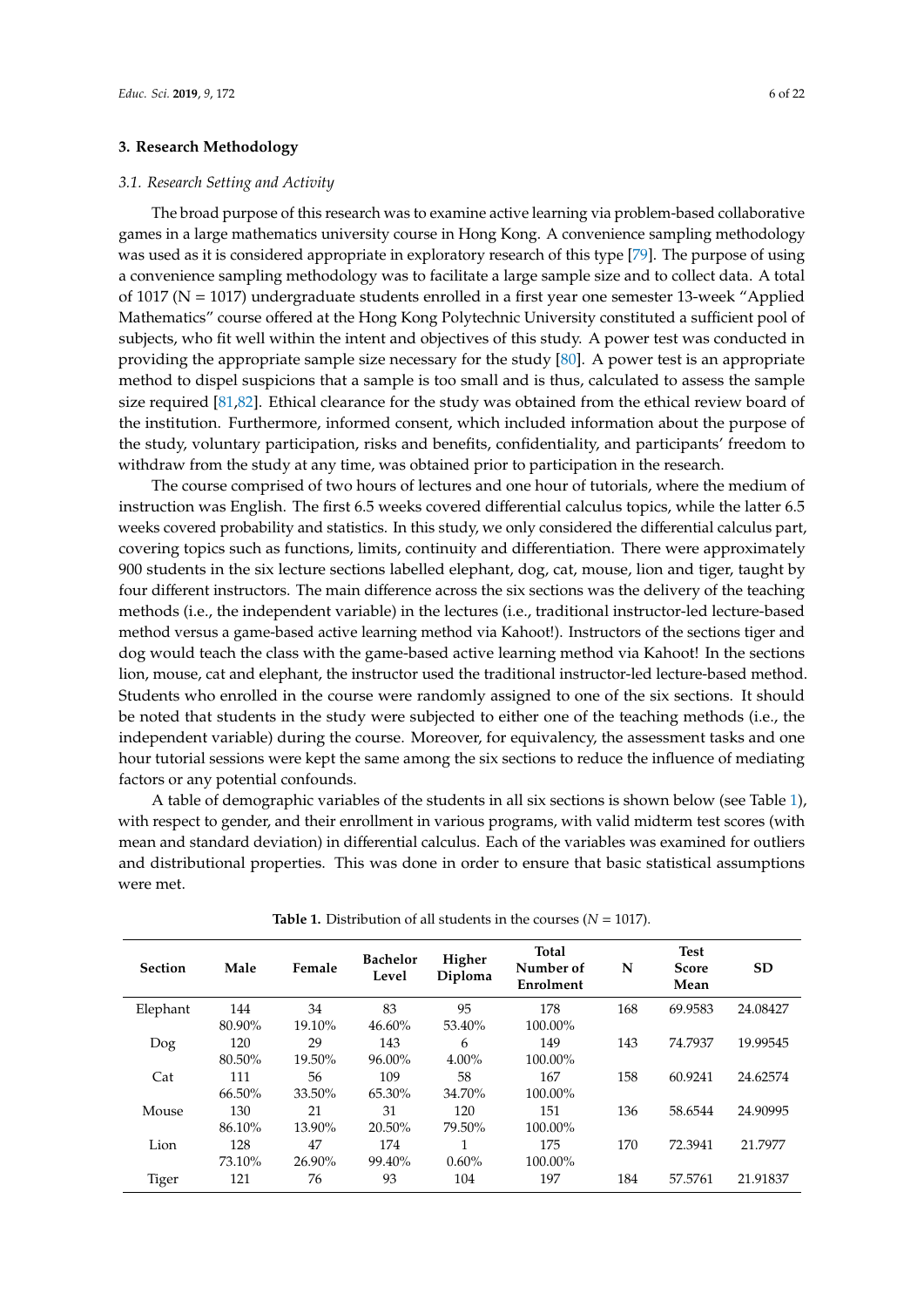|  |  | ı |
|--|--|---|
|  |  |   |
|  |  |   |

<span id="page-6-0"></span>

| <b>Section</b> | Male                       | Female                  | <b>Bachelor</b><br>Level   | Higher<br>Diploma       | Total<br>Number of<br>Enrolment | N   | <b>Test</b><br><b>Score</b><br>Mean | <b>SD</b> |
|----------------|----------------------------|-------------------------|----------------------------|-------------------------|---------------------------------|-----|-------------------------------------|-----------|
| Total          | $61.40\%$<br>754<br>74.10% | 38.60%<br>263<br>25.90% | 47.20%<br>633<br>$62.20\%$ | 52.80%<br>384<br>37.80% | 100.00%<br>1017<br>100.00%      | 959 | 65.6439                             | 23.86943  |

**Table 1.** *Cont*.

# <span id="page-6-1"></span>*3.2. Pre and Post Concept and Midterm Tests*

The calculus concept inventory (CCI) is a measure of students' conceptual understanding of the principles of differential calculus, with little to no computation required [\[83\]](#page-20-19). The CCI was developed by Epstein and Yang [\[83\]](#page-20-19) and has undergone extensive development and evaluation including item specification, pilot testing and analysis, field testing and analysis and post-examination analysis [\[84\]](#page-20-20). The CCI contains 20 multiple choice questions in English. Pre and post CCI tests were administered in weeks 1 and 10, respectively. The CCI test was administered in the tutorials and students were given 20 minutes to complete the test. It should be noted that all students had finished the calculus portion of the course in week 8. A midterm test covering the calculus part of the course was conducted in week 9. The CCI was administered via a hardcopy question sheet and a one-page hardcopy bubble sheet for answers. In addition to administering the CCI, we also asked the following two questions at the pre-test assessment in respect to students' background knowledge of calculus: (1) have you taken calculus previously? (2) Have you taken a pre-calculus course previously (functions, trigonometry, and algebra, module M1 (Calculus and Statistics) or module M2 (Algebra and Calculus))? Both questions had the following choice of answers coded as follows:  $1 = no$ ,  $2 = yes$ , in high school/college,  $3 = yes$ , in university.

For the post-test, we asked questions involving students' perceptions of their active learning in class. The first question we asked was as follows: "If an active classroom is one in which students actively work on underlying concepts and problems during the class and receive feedback from the instructor or other students on their work in class, how would you describe your class this semester?" The response scale was a five-point scale coded as 1: very active; 2: active; 3: somewhat active; 4; a little active; 5: not active. Hence, the lower the value, the higher the level of engagement in active learning in classroom. The second question we asked was their approximation of the percentage of class time that they were active. The second question we asked was as follows: "On an average, about what percent of your time in class would you say was spent with active learning working on problems and receiving feedback from your instructor and/or your classmates, e.g., student response (clickers) questions, "question and answer", etc.?" The response scale was a five-point scale coded as  $1 = 76\degree$ -100%;  $2 =$ 51%–75%;  $3 = 26\%$ –50%;  $4 = 1\%$ –25%;  $5 = 0\%$ . Hence, the lower the value, the more time was spent by students in active learning. It should be noted that, in a study conducted by Epstein [\[83\]](#page-20-19), these same questions were asked of students in North America to measure their perceptions of active learning in their classes, except a four-point scale for "level of engagement in active learning" was used. For calculation of learning gain, we modeled our concept test normalization procedures from previous work on normalizing gains in STEM learning [\[85\]](#page-20-21).

# *3.3. Active Learning Procedures and Interventions in Large Classes*

In this subsection, we describe the active learning procedures and interventions applied in some lecture sections. We classify the active teaching methods according to the ICAP (interactive, constructive, active, and passive) framework for active learning [\[42\]](#page-19-2). In a majority of "traditional" lecture sections, students take notes - according to the ICAP framework for active learning, note-taking is the most "passive" form of active learning. In two to three of the lecture sections, a wide range of active learning pedagogies were employed. It is important to note that the most prominent active learning pedagogy used in the lecture sections was cooperative and team-based learning with games,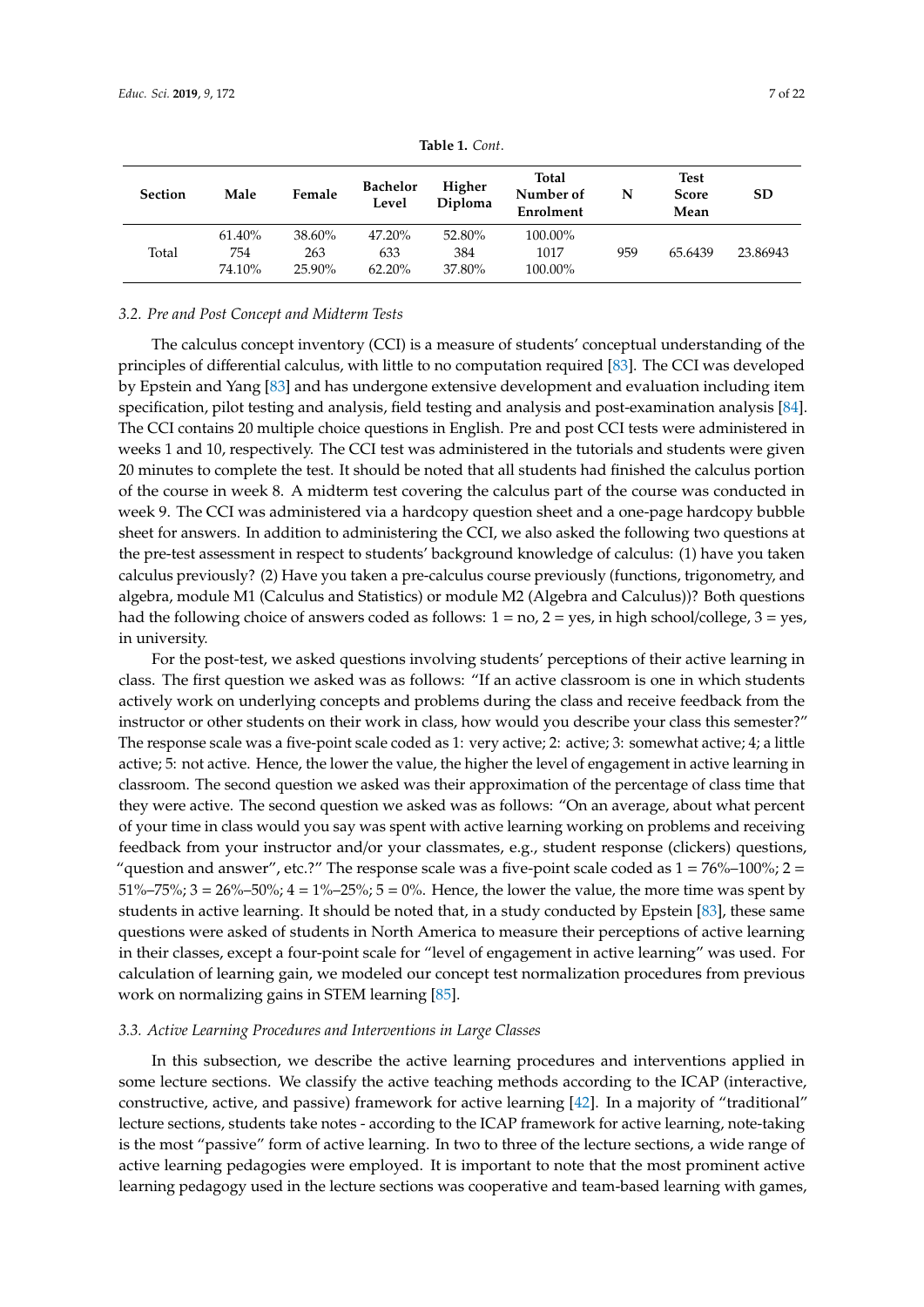as described earlier. In yet another lecture section, students were asked to try and solve math problems posed in class individually and the instructor provided support by checking students work and understanding. We classify the pedagogical interventions in increasing order, based on the ICAP framework proposed by Chi [\[42](#page-19-2)[,86\]](#page-20-22) (see Table [2](#page-7-0) below).

<span id="page-7-0"></span>**Table 2.** Pedagogical interventions featured under the interactive, constructive, active, and passive (ICAP) framework.

| Passive (Receiving)                                                                           | <b>Active (Manipulating)</b>                                                                                                          | Constructive<br>(Creating)                                                                  | <b>Interactive (Social</b><br>Exchange)                                                                            |  |
|-----------------------------------------------------------------------------------------------|---------------------------------------------------------------------------------------------------------------------------------------|---------------------------------------------------------------------------------------------|--------------------------------------------------------------------------------------------------------------------|--|
| Sitting still and<br>listening to<br>explanations                                             | Summarizing<br>throughout lectures;<br>highlighting sentences                                                                         | Building concept maps                                                                       | Cooperative<br>groups-facilitation of<br>student involvement                                                       |  |
| Sitting and reading<br>slides silently                                                        | Activating existing<br>knowledge                                                                                                      | Asking questions                                                                            | Student-student discussions                                                                                        |  |
| Sitting and watching a<br>video                                                               | Assimilating, encoding<br>or storing new<br>information                                                                               | <b>Explaining concepts</b><br>and integrating new<br>information with<br>existing knowledge | Small group activities +<br>feedback                                                                               |  |
| Information is stored in<br>encapsulated form<br>without embedding it<br>in a relevant schema | Applying knowledge<br>to similar but<br>non-identical contexts<br>(i.e., similar problems<br>or concepts that need<br>to be explained | Comparing and<br>contrasting to prior<br>knowledge or other<br>materials                    | Cooperative/team-based<br>and collaborative/group<br>learning;                                                     |  |
| Minimal<br>understanding                                                                      | Selected information<br>activates prior<br>knowledge and schema                                                                       | Justifying or providing<br>rationales; deep<br>understanding                                | Group<br>interaction-communication<br>between group members,<br>including cooperative<br>problem solving exercises |  |

# 3.3.1. Question and Answer

For large class sizes, which we consider to be courses with over 100 students enrolled in each lecture section, it is challenging to use the active pedagogy "question and answer (orally)," which would correspond to an "interactive" degree, according to the ICAP framework. Numerous research studies have demonstrated that students are reluctant to ask questions because of fear of possible embarrassment in front of other students [\[87](#page-21-0)[–89\]](#page-21-1). Moreover, as passive learners, they have been trained culturally not to "speak up and ask questions" because of the fear of being ridiculed or because their questions or comments may be perceived as unintelligent or of no value [\[87,](#page-21-0)[88,](#page-21-2)[90\]](#page-21-3). To solve this problem, the instructor in this study, introduced "TodaysMeet", an online "backchannel" used for conversations that functions concurrently with a primary activity, presentation or discussion. It was found that the instructor received more questions in the large class than one would normally have, on average, when compared to a traditional class format. Some sample student questions are as follows: "Are there ways to check if a function is 1 to 1 without a graph?" or "For d/d*x* 2 *x* can we simply apply the power rule?"

#### 3.3.2. Student Response Systems

Student response systems or computer-based interaction systems or clickers were also used in lectures. There have been numerous studies which explore the benefits of student response systems in STEM classes [\[91](#page-21-4)[,92\]](#page-21-5). Studies have shown that the use of student response systems in large classes is particularly useful, since students typically do not experience an opportunity to give their opinions, comments and post answers [\[93,](#page-21-6)[94\]](#page-21-7). A student response system called "uReply", developed by a local university, was used for challenging multiple-choice questions and for peer instruction. An example of a challenging question using a student response system in a lecture would be the following: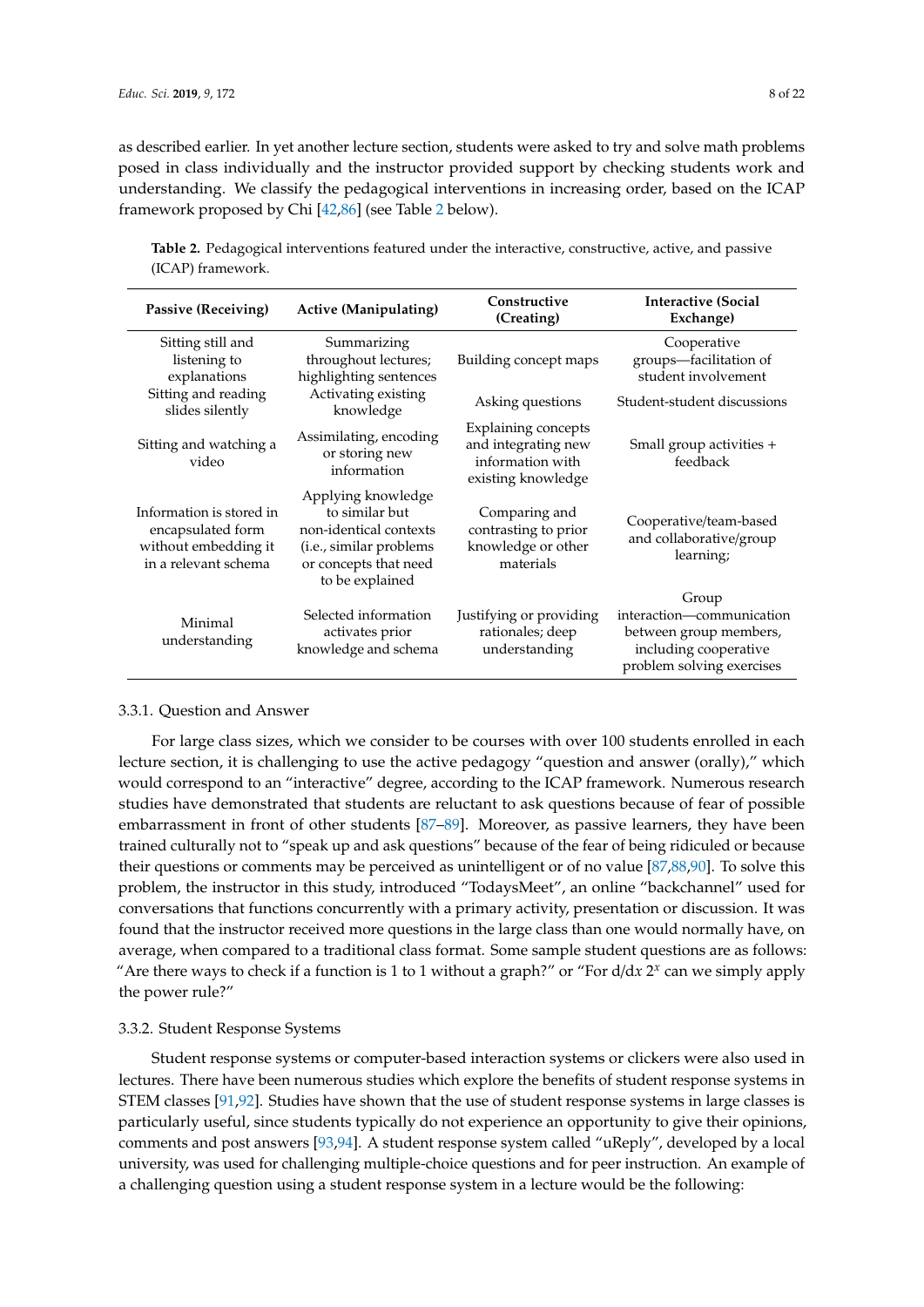The error of using the tangent line  $y = f(a) + f'(a)(x - a)$  to approximate  $y = f(x)$  is

 $E(x) = f(x) - [f(a) + f'(a)(x - a)]$ . Then the limit  $\lim_{x \to a} E(x)$  is (a) 0; (b) does not exist; (c) depends on the value of *a*; (d) none of the above".

The "uReply" student response system was also used for the following "active" pedagogies (ICAP): "brain dump/free write" (in which students are expected to elaborate on all that they know about a specific topic) and "muddiest point" (in which students write a topic most confusing to them). "uReply" was used at least once per lecture. For example, an open-ended question would be, "What was the most confusing thing you learned in the "L'Hospital Rule section?"

## <span id="page-8-0"></span>3.3.3. Cooperative Problem-Based Learning with Games

In a small- to-medium-sized mathematics class of approximately 30 students, a cooperative problem-based learning method enables students to form groups of three to six to solve mathematical problems posed by the instructors. Consequently, by providing scaffolding, students are able to discuss, brainstorm and solve the problem in their respective groups and then report their answers, ideas and findings to the whole class. However, a cooperative problem-based learning method is not conducive for large class settings (over 100 students) which are typically held in large lecture style theatres. Subsequently, it is very difficult to replicate the above scenario because it would be problematic for students to form groups due to the nature of the seating layout. Moreover, there is no easy mechanism or channel for each group to communicate their solutions to the instructor, who is typically positioned at the front of the lecture theatre.

Instructors have to continually contend with the challenge of dealing with large classes [\[95\]](#page-21-8). In order to resolve this problem, the instructor employed an online web-based student response system. The Kahoot! game-based digital learning platform was selected to supplement this study. Primarily, the course provided a rich opportunity for applying Kahoot! in the context of a classroom. Kahoot! has shown to be a valuable learning tool for instructors to use in a classroom setting as it engages students in the active learning process through use of problem-solving strategies, activities that evoke interest as well as activities that encourage feedback. Kahoot! offered the instructor an effective and efficient method to create and generate quizzes including polling and voting functionalities. Game-based learning activities in the form of quizzes, discussions and surveys, using Kahoot!, were carefully structured into the design and organization of the course.

To begin with, the instructor created four to six Kahoot! questions per lecture, based on mathematical concepts and problems that were reviewed in the lecture. After each topic or section in a lecture was completed, the instructor would ask a Kahoot! question, based on the topic or section just covered. When playing Kahoot!, the instructor would first launch a Kahoot! game session, which in turn generated a unique game pin for each session. The students were required to go to Kahoot! (https://[kahoot.it](https://kahoot.it/)/) and enter the game pin to log into the game session on their mobile device (tablets, smartphones, laptops). Once logged in, the objective of the students (individual or team-based) is to attempt to answer a multiple-choice question correctly, and in the shortest amount of time to score the highest number of points. Firstly, the instructor posted a question, which was displayed on a screen, together with several optional answers shown in various colors and corresponding graphical symbols. Secondly, students attempted to answer the question, by selecting the correct color and corresponding symbol associated with the correct answer. Some examples of a Kahoot! multiple-choice question are as follows. On the topic of intermediate value theorem at the end of section, we asked the following:

"Claim: If the function  $f(x)$  is an odd degree polynomial, then  $f(x)$  has a root. The possible four answers are: (A) Claim is true; (B) Claim is false; (C) If the claim is true depends on the odd number; (D) None of the above."

On the topic of limits, we asked the following question (see Figure [1](#page-9-0) below).

In between each question, a distribution was presented by means of a scoreboard, displayed on the screen, posting the performance of the students by revealing the team's names or individual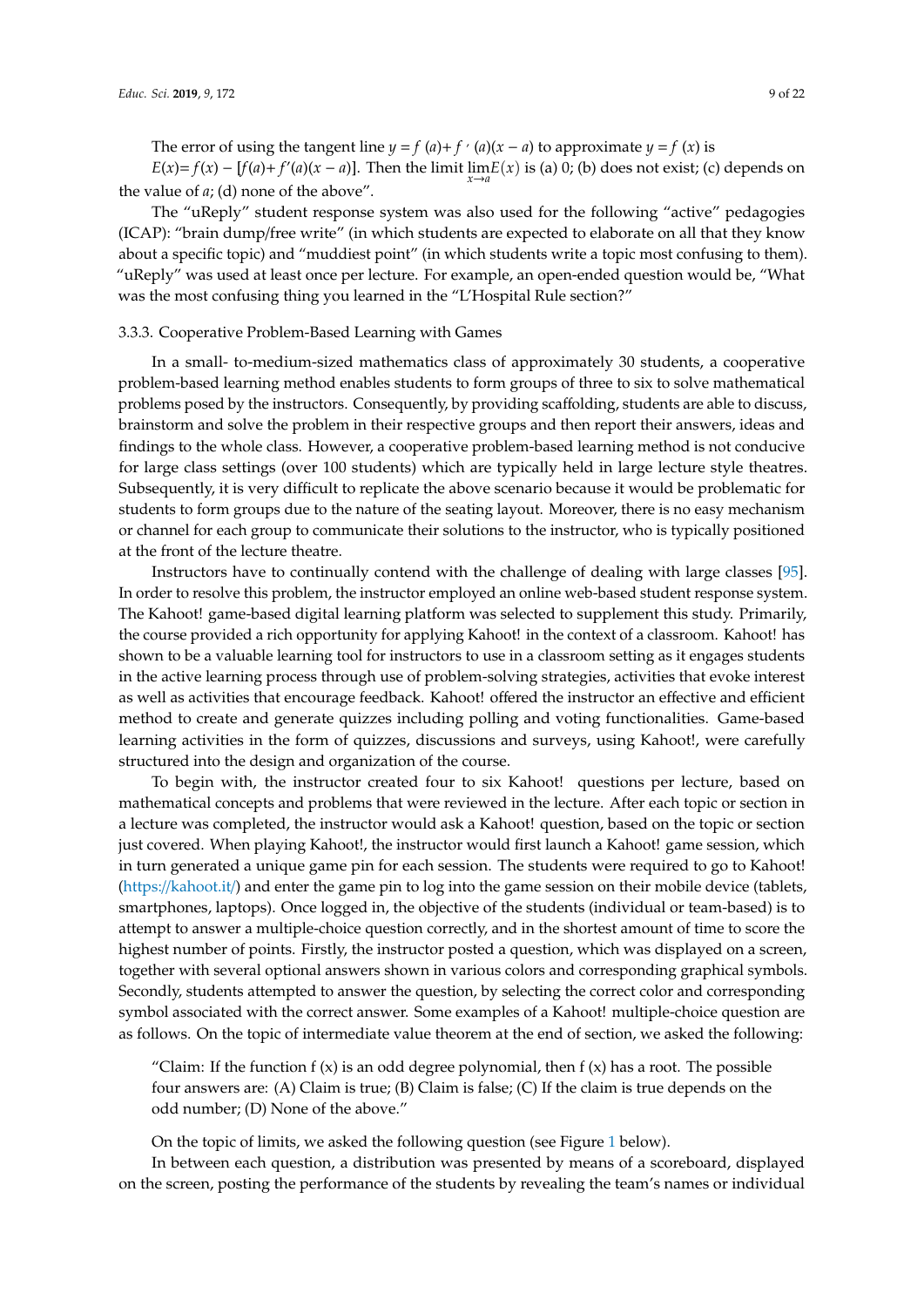player's nicknames and ranked scores of the top five players. It should be noted that the instructor augmented student motivation to participate by offering a prize to the winning team at the end of each<br>*I* Kahoot! game. For example, gifts would be under US\$7.00 on an average, and were typically in the form of a coupon or gift voucher.

<span id="page-9-0"></span>

**Figure 1.** An example of a Kahoot! question asked at the end of an introduction to the definition of a little i limit section. limit section.

# **4. Results and Analyses**

In between each question, a distribution was presented by means of a scoreboard, displayed on In this section, we report the results of our study. Inferential statistics on scores of the pre-tests, post-tests and in-class exams were analyzed using Statistical Package for the Social Sciences Version<br>Protocology and instructor of the instructor of the instructor of the Social Sciences Version 24.0 (SPSS, Inc., Chicago, IL, USA) and visually reviewed for potential data entry errors. A comparison<br>. between class sections was conducted using the independent sample t-test, whereas the performance of the same group of students in the pre- and post-tests was analyzed using the paired sample t-test [\[96\]](#page-21-9). the post-CCI test. In the end, there were 425 students who were formally matched who took both <sup>1</sup> "missing marks" in the pre- or post-CCI, respectively. Missing marks, in this case, implied that students only submitted an answer sheet with their student ID but did not answer any of the questions. In the end, we had 365 valid and matched pre- and post-test scores, i.e., matched scores of students who had attempted to answer at least one question in each of the pre- and post-tests. Table [3](#page-10-0) below shows the demographic information (in terms of gender and level of study) and pre, post and midterm test scores of each of the six lecture sections. There were 750 students ( $N = 750$ ) who took the pre-CCI test and 470 students ( $N = 470$ ) who took the pre- and post-test. However, observing the scores more closely, we noted that there were 17 and

**Table 3.** Demographic information of students who completed both pre- and post-calculus concept inventory (CCI) test ( $N = 365$ ).

| <b>Section</b> | N          | Male<br>(%)  | Female<br>(%) | Level<br>$B^*(\%)$ | $HD**$<br>(%)            | Pre-CCI<br>Mean | <b>SD</b> | Post-CCI<br>Mean | <b>SD</b> | N  | <b>Test</b><br>Mean | <b>SD</b> |
|----------------|------------|--------------|---------------|--------------------|--------------------------|-----------------|-----------|------------------|-----------|----|---------------------|-----------|
| Elephant       | 62<br>100% | 50<br>80.60% | 12<br>19.40%  | 34<br>54.80%       | 28<br>$45.20\%$          | 7.18            | 3.85      | 8.73             | 3.53      | 61 | 79.41               | 19.65     |
| Dog            | 49<br>100% | 41<br>83.70% | 8<br>16.30%   | 49<br>100.00%      | $\mathbf{0}$<br>$0.00\%$ | 9.14            | 3.46      | 11.37            | 4.54      | 48 | 77.2                | 20.97     |
| Cat            | 50<br>100% | 36<br>72.00% | 14<br>28.00%  | 36<br>72.00%       | 14<br>28.00%             | 6.32            | 3.65      | 8.48             | 4.06      | 50 | 71.37               | 21.45     |
| Mouse          | 59<br>100% | 47<br>79.70% | 12<br>20.30%  | 10<br>16.90%       | 49<br>83.10%             | 5.98            | 2.58      | 7.47             | 3.57      | 58 | 58.88               | 23.86     |
| Lion           | 81<br>100% | 59<br>72.80% | 22<br>27.20%  | 81<br>100.00%      | $\Omega$<br>$0.00\%$     | 7.14            | 3.54      | 11.99            | 4.35      | 79 | 76.47               | 21.44     |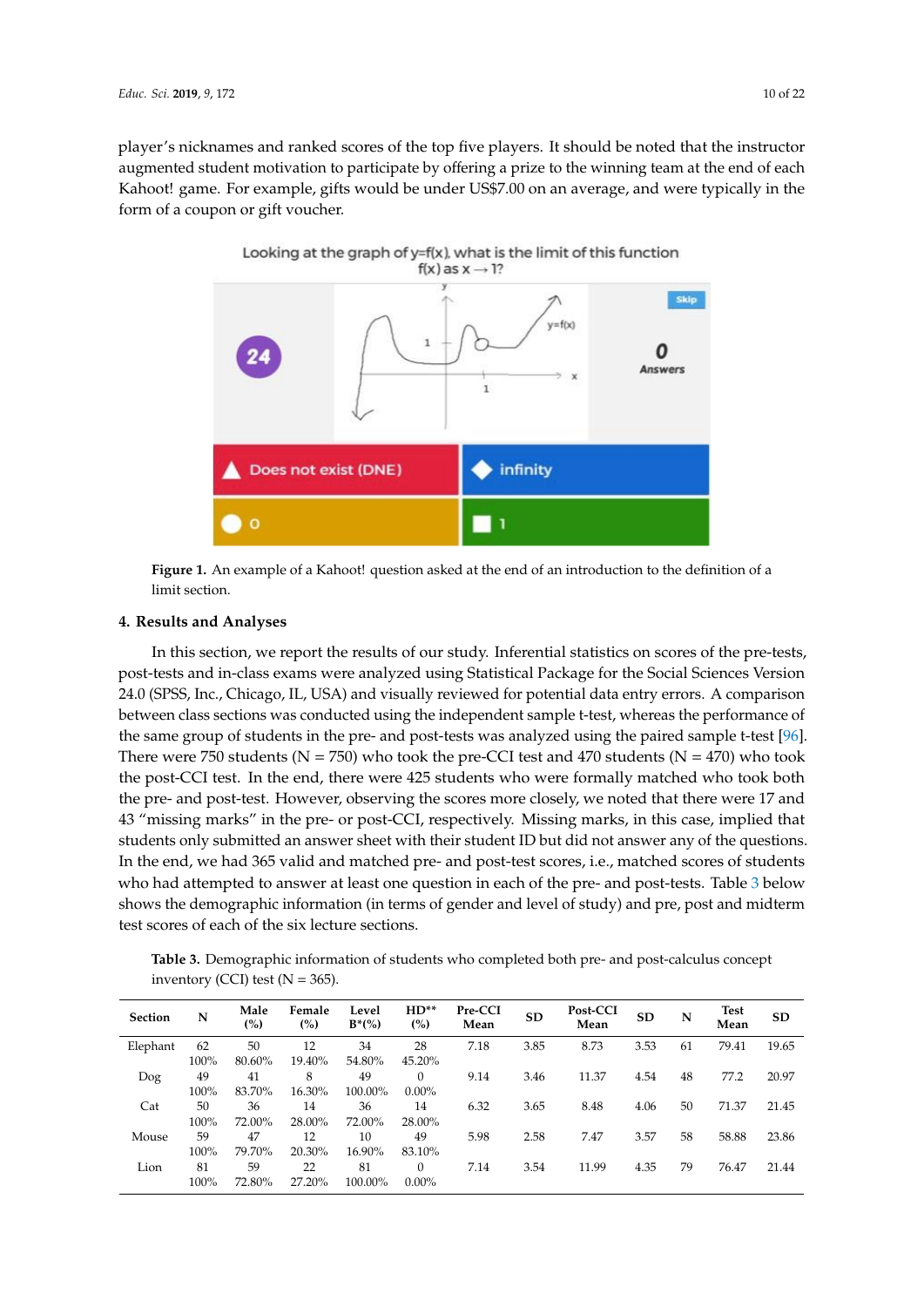<span id="page-10-0"></span>

| <b>Section</b> | N              | Male<br>(%)   | Female<br>(%) | Level<br>$B^*(\%)$ | $HD**$<br>(%) | Pre-CCI<br>Mean | <b>SD</b> | Post-CCI<br>Mean | <b>SD</b> | N   | <b>Test</b><br>Mean | <b>SD</b> |
|----------------|----------------|---------------|---------------|--------------------|---------------|-----------------|-----------|------------------|-----------|-----|---------------------|-----------|
| Tiger          | 64<br>100%     | 26<br>40.60%  | 38<br>59.40%  | 33<br>51.60%       | 31<br>48.40%  | 4.33            | 2.52      | 11.56            | 6.02      | 64  | 56.96               | 20.34     |
| Total          | 365<br>$100\%$ | 259<br>71.00% | 106<br>29.00% | 243<br>66.60%      | 122<br>33.40% | 6.62            | 3.57      | 10.07            | 4.76      | 360 | 70.05               | 23.01     |

**Table 3.** *Cont*.

B\* = Bachelor; HD\*\* = Higher Diploma.

#### <span id="page-10-3"></span>*4.1. Pre-CCI Test and Pre-Calculus Knowledge*

As mentioned, there were 750 students ( $N = 750$ ) who took the pre-CCI test, of which the mean, median and standard deviation CCI score (out of 20) was 6.27, 6 and 3.35, respectively. Overall, 34.6% of the students had taken calculus courses before the start of the course and only 54.9% had taken some pre-calculus courses (see Section [3.2](#page-6-1) for coding of these variables). A correlational analysis was done (Table [4\)](#page-10-1), and not surprisingly, positive correlations were found between calculus and pre-calculus knowledge and pre-CCI scores, with correlations  $r = 0.21$  and  $r = 0.32$ , respectively. In other words, those who had taken any calculus or pre-calculus before the class were more likely to perform better in the pre-CCI test.

<span id="page-10-1"></span>**Table 4.** Correlation between pre-CCI scores and backgrounds in mathematics ( $N = 750$ ).

| Calculus Background                               |            |          |  |  |  |  |  |
|---------------------------------------------------|------------|----------|--|--|--|--|--|
| Pre CCI-Score<br>Taken calculus before the course | $-0.21$ ** |          |  |  |  |  |  |
| Taken pre-calculus before the course              | $0.32**$   | $0.45**$ |  |  |  |  |  |
| Note: ** indicates $p < 0.01$ .                   |            |          |  |  |  |  |  |

# *4.2. Post-CCI Test and Students' Perceptions of Active Learning*

As indicated, there were 470 ( $N = 470$ ) students who took the post-CCI test, of which the mean, median and standard deviation CCI scores (out of 20) were 10.9, 9 and 4.873, respectively. It is clear that the mean scores of the post-CCI were higher than the mean score of the pre-CCI, i.e., 10.9 > 6.27. Table [5](#page-10-2) shows students' perceptions of their active learning—84.9% students rated the courses from "somewhat active" to "very active"; and half of the students in the course rated the course "active" and "very active".

<span id="page-10-2"></span>

| Likert Scale       | Value          | Frequency | Percent $(\% )$ | Valid<br>Percent | Cumulative<br>Percent |
|--------------------|----------------|-----------|-----------------|------------------|-----------------------|
| Very active        |                | 49        | 9.2             | 14.2             | 14.2                  |
| Active             | $\overline{2}$ | 117       | 21.9            | 33.9             | 48.1                  |
| Somewhat<br>active | 3              | 127       | 23.8            | 36.8             | 84.9                  |
| A little active    | $\overline{4}$ | 41        | 7.7             | 11.9             | 96.8                  |
| Not active         | 5              | 11        | 2.1             | 3.2              | 100                   |
| Total Count        |                | 345       | 64.6            | 100              |                       |
|                    |                | 189       | 35.4            |                  |                       |
|                    |                | 534       | 100             |                  |                       |
|                    |                |           |                 |                  |                       |

**Table 5.** Students' perceptions of levels of active engagement.

Note: The mean and standard deviation of "students' perceptions of their level of engagement in active learning" are  $\mu$  = 2.56 and  $s$  = 0.98, respectively.

Approximately 67.1% of students spent at least 51% of time in active learning activities in the courses (see Table [6\)](#page-11-0).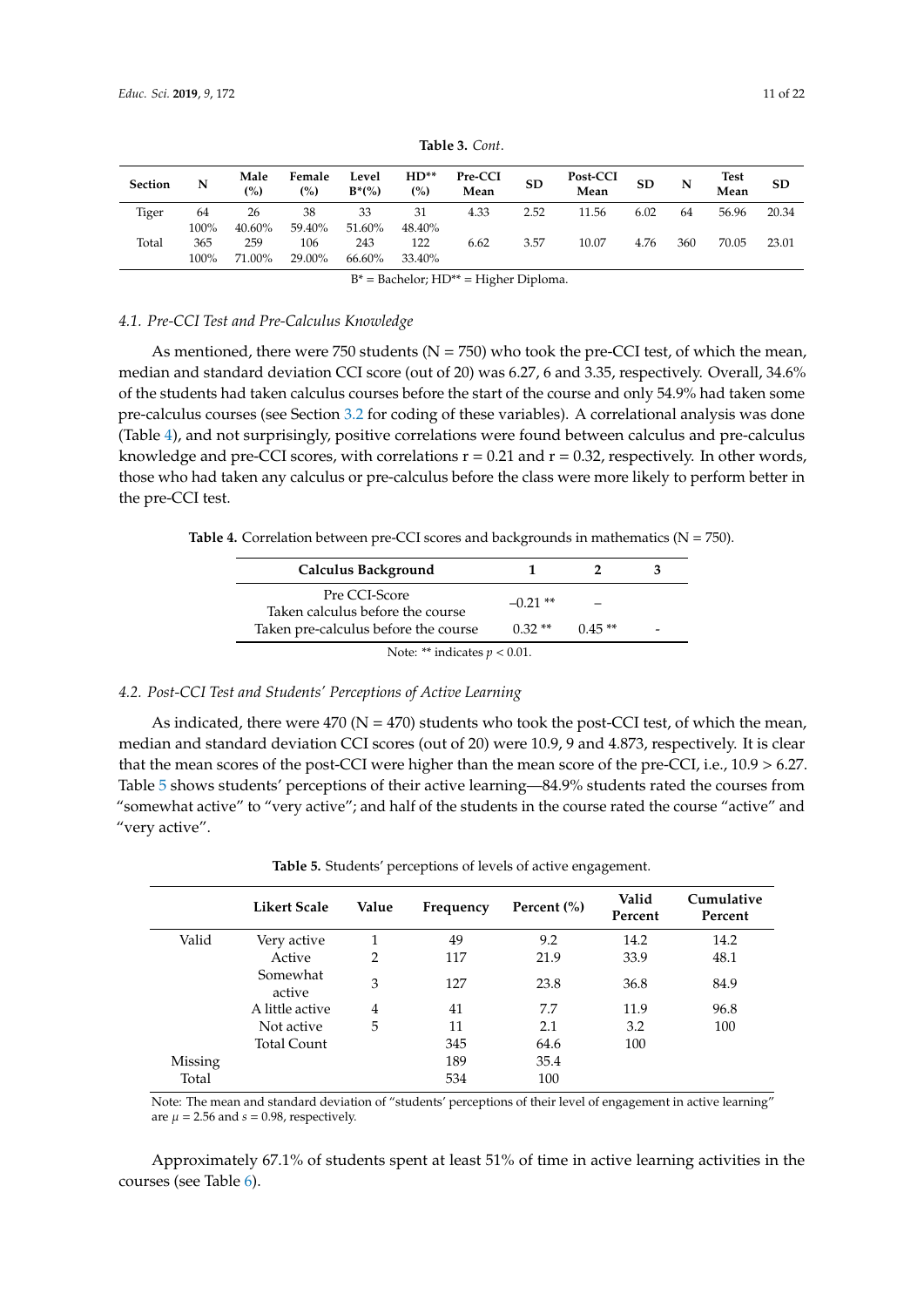<span id="page-11-0"></span>

| Percentage of Time | Value | Frequency | Percent | <b>Cumulative Percent</b> |
|--------------------|-------|-----------|---------|---------------------------|
| 76-100%            |       | 79        | 23.2    | 23.2                      |
| $51 - 75%$         |       | 149       | 43.8    | 67.1                      |
| 26–50%             |       | 77        | 22.6    | 89.7                      |
| $1 - 25%$          |       | 31        | 9.1     | 98.8                      |
| $0\%$              | 5     |           | 1.2     | 100                       |
| Total              |       | 340       | 100     |                           |

**Table 6.** Students' perceptions of time spent in active learning.

Note: Mean =  $2.21$  and  $SD = 0.94$ .

Correlation analysis was performed using the Pearson's and Spearman's correlation tests ( $r =$ correlation coefficient) to calculate the correlation between the two variables [\[97,](#page-21-10)[98\]](#page-21-11). A *p* value of < 0.05 was considered statistically significant. Most importantly, correlations were found between the "level of active engagement" and "time spent in active learning" and post CCI scores, with correlations of  $r = -0.30$  and  $r = -0.22$ , respectively (see Table [7\)](#page-11-1). The correlation coefficient was 0.30 ( $p < 0.01$ ) between the post-CCI Score and "level of active engagement" and 0.67 (*p* < 0.01) between "level of active engagement" and "time spent in active learning." Note that the negative correlational values imply more involvement of active learning, which in turn, implies better post-CCI results, attributable to the coding of active learning in Section [3.2.](#page-6-1)

<span id="page-11-1"></span>**Table 7.** Correlation between post-CCI scores and engagement in active learning  $(N = 470)$ .

| 1. Post-CCI Score                |           |          |  |  |  |  |
|----------------------------------|-----------|----------|--|--|--|--|
| 2. Level of active engagement    | $-0.30**$ |          |  |  |  |  |
| 3. Time spent in active learning | $-0.22**$ | $0.67**$ |  |  |  |  |
| Note: ** indicates $p < 0.01$ .  |           |          |  |  |  |  |

#### <span id="page-11-2"></span>*4.3. The Normalized Gain*

The normalized gain procedure developed by Hestenes, Wells, and Swackhamer's [\[99\]](#page-21-12) was used to measure the gain in the mean between the pre- and post-CCI tests. Hestenes, Wells, and Swackhamer's [\[99\]](#page-21-12) Normalized Gain procedure is appropriate when comparing across different sections [\[100\]](#page-21-13). Hestenes et al.'s [\[99\]](#page-21-12) Normalized Gain (g) is predicated upon students receiving a larger postscore than prescore, and is defined as the change in score divided by the maximum possible increase. Among those 365 students who completed both the pre- and post-CCI tests, we defined the individual student normalized gain, as

$$
g = \frac{Post\ CCI\ Score - Pre\ CCI\ Score}{20 - Pre\ CCI\ Score}
$$
 (1)

We define the students' perceptions of active learning to be dependent on the following two variables: levels of active engagement and time spent in active learning activities. As such, correlations were found between normalized gain and student's perceptions of engagement in active learning. More precisely, correlations of normalized gain and levels of active engagement and the time spent in active learning activities were  $r = -0.18$  and  $r = -0.19$ , respectively (see Table [8\)](#page-12-0). Therefore, this suggests that the main factors contributing to an increase in normalized gain are student's perceptions of engagement in active learning.

**Table 8.** Correlation among normalized gain, engagement in active learning and math background  $(N = 365)$ .

| 1. Normalized Gain<br>2. Level of active engagement | -<br>$-0.18**$ |          |  |  |
|-----------------------------------------------------|----------------|----------|--|--|
| 3. Time spent in active learning                    | $-0.19**$      | $0.64**$ |  |  |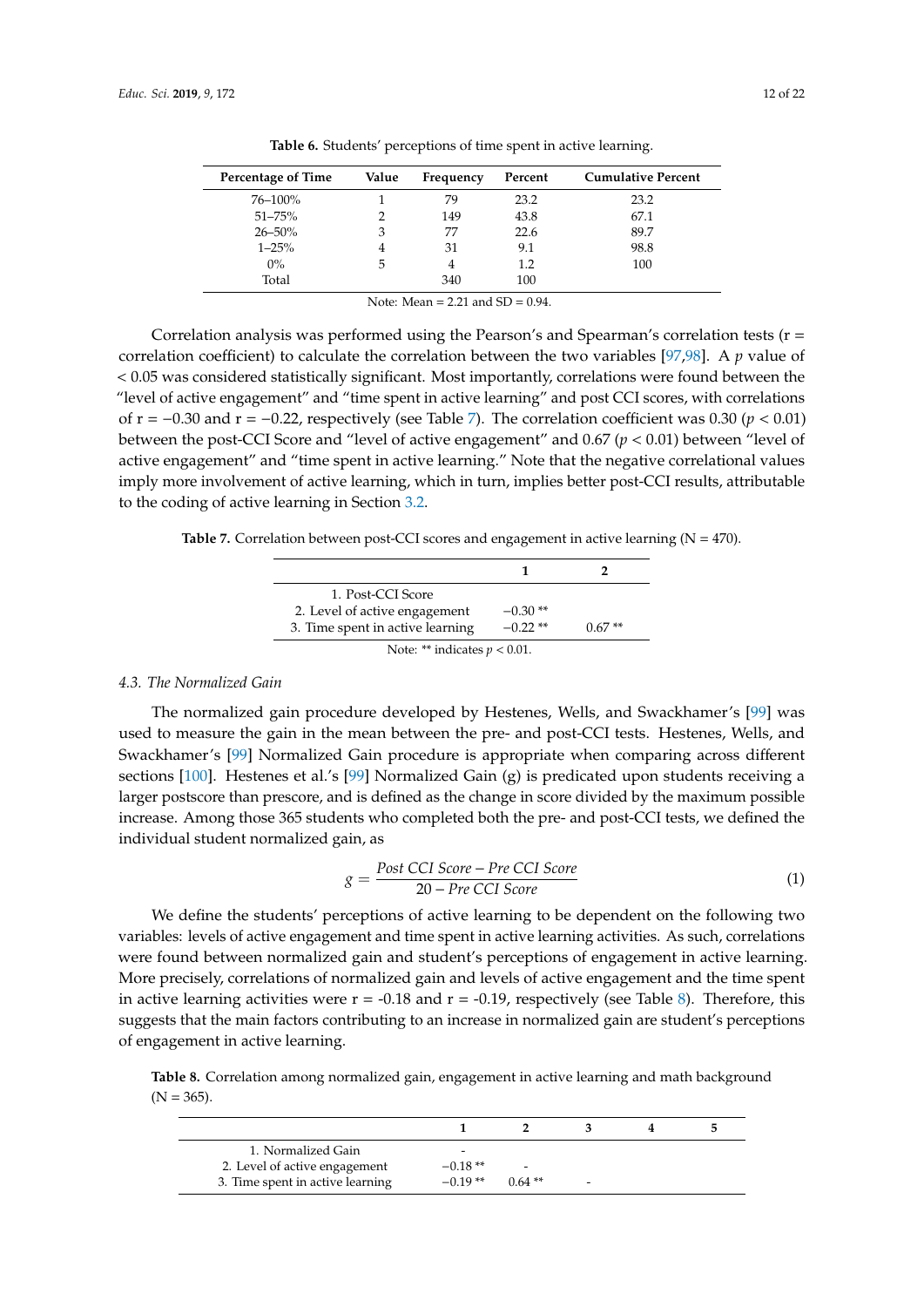<span id="page-12-0"></span>

| 4. Taken calculus before the course     | $-0.06$ | 0.01    | $-0.05$ | $\overline{\phantom{0}}$ |  |  |  |  |
|-----------------------------------------|---------|---------|---------|--------------------------|--|--|--|--|
| 5. Taken pre-calculus before the course | $-0.1$  | $-0.02$ | $-0.11$ | $0.43**$                 |  |  |  |  |
|                                         |         |         |         |                          |  |  |  |  |

| Table 8. Cont. |
|----------------|
|----------------|

Note: \*\* indicates  $p < 0.01$ .

We also see from the above table that there is no correlation found between whether students had taken calculus or pre-calculus courses before normalized gain. Hierarchical regression analysis method was performed to test which variables were significant predictors of the normalized gain [\[101,](#page-21-14)[102\]](#page-21-15). Step 1 included students' learning background, i.e., students who have "taken calculus" and "taken pre-calculus" before the course. Step 2 included students' learning background but also their participation in active learning, i.e., level of active engagement", "time spent in active learning" and "interest to take any online preparatory course." Using a hierarchical regression analysis method, the variables defined by students who have "taken calculus" and "taken pre-calculus", the "level of active engagement" and "time spent in active learning" were all independent random variables. Most importantly, we found that only the "time spent in active learning" was a significant predictor (*p* = 0.018) of the normalized gain contributing to a 22.1% change of the normalized gain (see Table [9\)](#page-12-1).

**Table 9.** Hierarchical regression analysis of predictors of normalized gain  $(N = 220)$ .

<span id="page-12-1"></span>

| <b>Predictor Variables</b>                     | $R^2$ | $\Lambda$ R <sup>2</sup> | b        | F        | p     |
|------------------------------------------------|-------|--------------------------|----------|----------|-------|
| Step 1                                         | 0.01  |                          |          | 1.42     | 0.25  |
| Taken calculus before the course               |       |                          | $-0.02$  |          |       |
| Taken pre-calculus before the course           |       |                          | $-0.11$  |          |       |
| Step 2                                         | 0.08  | 0.06                     |          | $3.19**$ | 0.009 |
| Taken calculus before the course               |       |                          | $-0.02$  |          |       |
| Taken pre-calculus before the course           |       |                          | $-0.14$  |          |       |
| Level of active engagement                     |       |                          | $-0.03$  |          |       |
| Time spent in active learning                  |       |                          | $-0.22*$ |          |       |
| Interest to take any online preparatory course |       |                          | $-0.02$  |          |       |

Note:  $*$  indicates  $p < 0.05$ ;  $**$  indicates  $p < 0.01$ .

Both correctional table and regression analysis provide evidence of the fact that engagement in active learning would affect the normalized gain, i.e., more engagement in active learning will lead to a higher normalized gain. However, the low value of  $R^2$  indicated that there could be other latent factors to normalized gain and hence, future studies could examine other variables that could affect normalized gain with a higher influence.

# <span id="page-12-3"></span>*4.4. Midterm Test Scores*

The midterm test covers all the differential calculus material and was given in week 9. It is reasonable to assume that the midterm test score may be a means to quantify "student performance" in the course. However, it is not much of a surprise that we have found a significant correlation between midterm test scores and the post-CCI score ( $r = 0.24$ ,  $p < 0.001$  (see Table [10\)](#page-12-2).

<span id="page-12-2"></span>**Table 10.** Correlation between midterm test scores, post-CCI scores, level of active engagement and time spent in active learning  $(N = 470)$ .

| 1. Midterm test scores           |           |           |          |  |
|----------------------------------|-----------|-----------|----------|--|
| 2. Post CCI score                | $0.24**$  |           |          |  |
| 3. Level of active engagement    | $-0.25**$ | $-0.27**$ |          |  |
| 4. Time spent in active learning | $-0.19**$ | $-0.20**$ | $0.64**$ |  |

Note: \*\* indicates  $p < 0.01$ .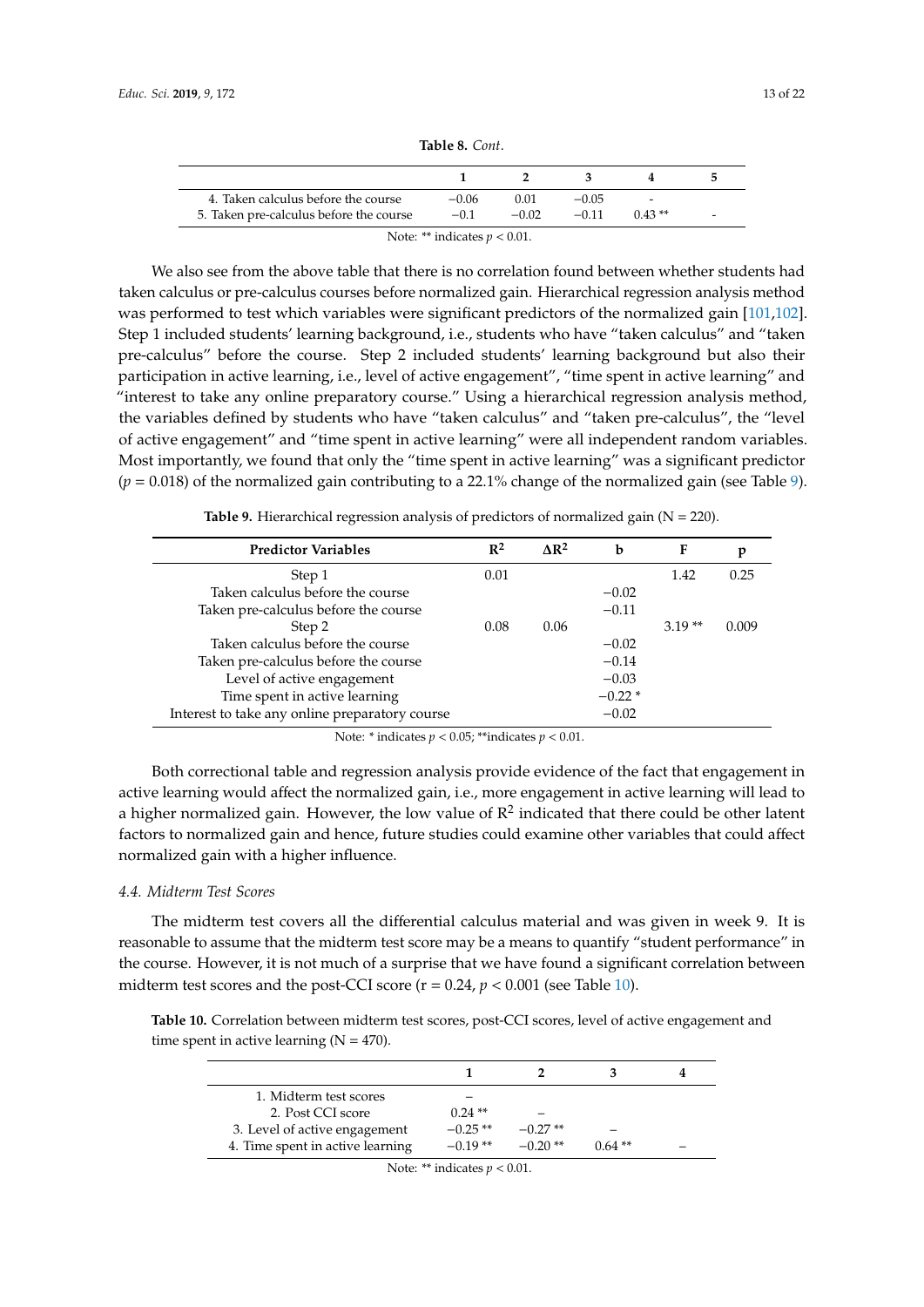In addition, Table [10](#page-12-2) suggests that the midterm test scores were found to be correlated again with the "level of active engagement" and "time spent in active learning",  $r = -0.25$  and  $r = -0.19$ , respectively. To test the inference of whether an active classroom enhances student performance (in terms of midterm test scores), we use stepwise regression analysis. After eliminating the influence of student background knowledge of calculus, and using stepwise regression analysis, we found that the level of active engagement was a significant predictor ( $p = 0.037$ ) of the midterm test scores, contributing to a 16.4% change of the midterm test scores (see Table [11\)](#page-13-0).

<span id="page-13-0"></span>

| <b>Predictor Variables</b>           | R2   | DR <sub>2</sub> | b         | F | р         |         |
|--------------------------------------|------|-----------------|-----------|---|-----------|---------|
| Step 1                               | 0.26 |                 |           |   | $25.24**$ | < 0.001 |
| Pre CCI Score                        |      |                 | $0.22**$  |   |           |         |
| Taken calculus before the course     |      |                 | $0.14*$   |   |           |         |
| Taken pre-calculus before the course |      |                 | $0.31**$  |   |           |         |
| Step 2                               | 0.3  | 0.04            |           |   | $18.30**$ | < 0.001 |
| Pre CCI Score                        |      |                 | $0.21$ ** |   |           |         |
| Taken calculus before the course     |      |                 | $0.15*$   |   |           |         |
| Taken pre-calculus before the course |      |                 | $0.30**$  |   |           |         |
| Level of active engagement           |      |                 | $-0.16*$  |   |           |         |
| Time spent in active learning        |      |                 | $-0.05$   |   |           |         |

**Table 11.** Hierarchical regression analysis of predictors of midterm test scores (N = 220).

Note: \*indicates  $p < 0.05$ ; \*\* indicates  $p < 0.01$ .

#### <span id="page-13-2"></span>*4.5. Active Learning Groups and Normalized Gain*

As mentioned, there were six lecture sections taught by four instructors. To minimize the difference across the four instructors over the 6 lecture sections, for consistency and equivalency, all instructors used the same set of teaching materials and assessments. This was done to minimize any potential confounds and/or threats to validity. To ensure anonymity of the six sections, we randomly ordered and designated the sections using names of animals: section tiger, section lion, section dog, section cat, section mouse and section elephant. Statistical analysis was performed using a one-way analysis of variance (ANOVA) to test the difference in means across different lecture sections for each one of the variables [\[80](#page-20-16)[,103\]](#page-21-16). Using one-way ANOVA, we found a statistically significant difference between the lecture sections in terms of the variables of pre and post CCI test scores, normalized gain, and midterm test scores. However, it can be stated cautiously that all six lecture sections were equivalent on the variables of level of active engagement and time spent in active learning, i.e., there was no significant difference between each lecture section in terms of student's perceptions of their active learning (see Table [12\)](#page-13-1).

| <b>Variables</b>              | F         | р       |
|-------------------------------|-----------|---------|
| Pre CCI scores                | $13.13**$ | < 0.001 |
| Post CCI scores               | $11.73**$ | < 0.001 |
| Normalized gain               | $10.37**$ | < 0.001 |
| Midterm test scores           | $12.92**$ | < 0.001 |
| Level of active engagement    | 1.28      | 0.28    |
| Time spent in active learning | 0.83      | 0.53    |

<span id="page-13-1"></span>**Table 12.** Multiple comparisons across different lecture sections using ANOVA (N = 365).

Note: \*\*indicates *p* < 0.01.

Based on Table [3](#page-10-0) above, students in sections elephant, mouse and lion had higher scores in the midterm test compared to the students in other sections. Moreover, students in sections tiger, lion and mouse had higher scores in the post CCI results. Finally, students in sections tiger, lion and mouse had the highest normalized gain. For the normalized gain of each student, it was already established using the ANOVA test that differences were found between the lecture sections.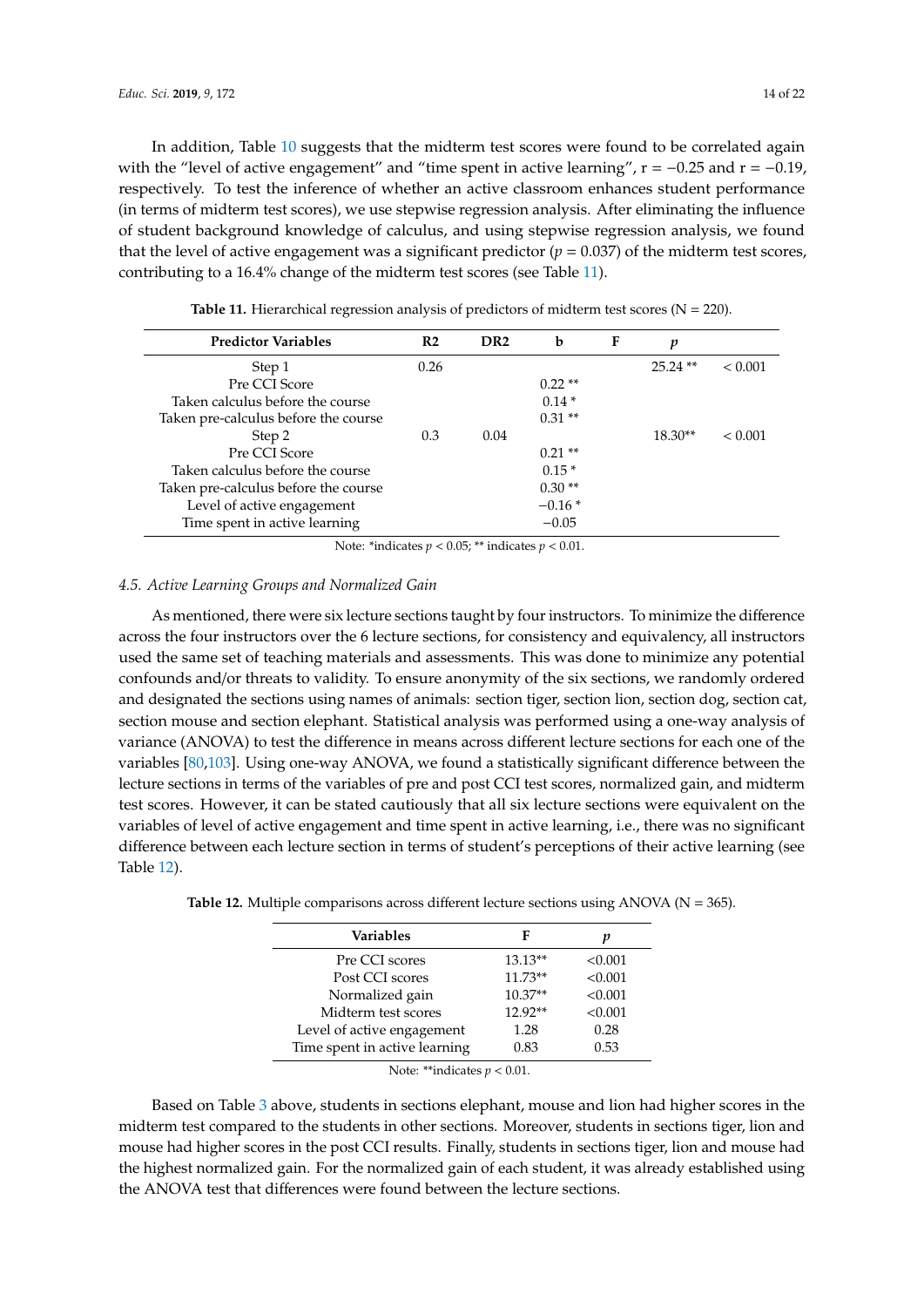Additional Tukey and Scheffe post hoc comparison tests [\[104](#page-21-17)[,105\]](#page-21-18) were conducted and three subsets were formed in both tests (see Table [13\)](#page-14-0). In the Tukey post hoc comparison test ( $\alpha = 0.05$ ), sections lion and tiger were in the highest normalized gain group. Furthermore, in the Scheffe post hoc comparison group ( $\alpha$  = 0.05), sections lion, tiger and dog were in the highest normalized gain group. Based on both comparisons, sections lion and tiger were shown to have the highest normalized gain.

<span id="page-14-0"></span>

| <b>Sections</b> | n  | Mean   | <b>SD</b> | Tukey 1 | $\mathbf{2}$ | 3    | Scheffe 1 | $\overline{2}$ | 3    |
|-----------------|----|--------|-----------|---------|--------------|------|-----------|----------------|------|
| Elephant        | 62 | 0.074  | 0.36      | 0.07    |              |      | 0.07      |                |      |
| Mouse           | 59 | 0.1002 | 0.25      | 0.1     |              |      | 0.1       |                |      |
| Cat             | 50 | 0.1612 | 0.21      | 0.16    | 0.16         |      | 0.16      | 0.16           |      |
| Dog             | 49 | 0.2217 | 0.33      | 0.22    | 0.22         |      | 0.22      | 0.22           | 0.22 |
| Lion            | 81 | 0.3386 | 0.35      |         | 0.34         | 0.34 |           | 0.34           | 0.34 |
| Tiger           | 64 | 0.4234 | 0.46      |         |              | 0.42 |           |                | 0.42 |
|                 |    |        | Sig       | 0.18    | 0.06         | 0.08 | 0.36      | 0.16           | 0.07 |

**Table 13.** Post-hoc analysis of normalized gain among six lecture sections ( $N = 365$ ).

A further in depth exploration of the differences in normalized gain among the groups can be performed by calculating the "group normalized gain," defined as

$$
g = \frac{Post \ CCI \ Average \ of \ Group - Pre \ CCI \ Average \ of \ Group}{20 - Pre \ CCI \ Average \ of \ Group} \tag{2}
$$

<span id="page-14-1"></span>Note that this is different from the individual normalized gain defined in Section [4.3.](#page-11-2) We summarize the group-normalized gain for the six lecture sections in Table [14.](#page-14-1)

| <b>Section</b> | N   | Pre-CCI Mean | <b>SD</b> | Post-CCI Mean | <b>SD</b> | < g >  |
|----------------|-----|--------------|-----------|---------------|-----------|--------|
| Tiger          | 64  | 4.33         | 2.52      | 11.56         | 6.02      | 0.4614 |
| Lion           | 81  | 7.14         | 3.54      | 11.99         | 4.36      | 0.3771 |
| Mouse          | 59  | 5.98         | 2.58      | 7.47          | 3.57      | 0.1063 |
| Cat            | 50  | 6.32         | 3.65      | 8.48          | 4.06      | 0.1579 |
| Dog            | 49  | 9.14         | 3.46      | 11.37         | 4.54      | 0.2053 |
| Elephant       | 62  | 7.18         | 3.85      | 8.73          | 3.53      | 0.1209 |
| Total          | 365 | 6.62         | 3.57      | 10.07         | 4.76      | 0.2382 |

**Table 14.** Group normalized gain  $(N = 365)$ .

As shown in Table [13,](#page-14-0) we found that there were three subsets formed. By Scheffe, sections tiger, lion and dog had the highest normalized gain. Based on one-way ANOVA tests, post hoc comparison (Tukey and Scheffe) tests, and observations of the group normalized gain  $\lt g$   $>$ , sections tiger, lion and dog can be classified as "medium to high normalized gain group", and sections dog, cat and elephant "low to medium normalized gain group." Moreover, two out of the three lecture sections employed the active learning pedagogy of cooperative and team-based learning with games described in Section [3.3.3.](#page-8-0) More precisely, sections tiger and dog had the same lecturer who used Kahoot! (team-based, problem-based learning via games) the most in his lectures. Furthermore, the lecture section lion, which had the second highest average group normalized gain  $\langle g \rangle = 0.3771$ , also employed an active pedagogy of problem-based learning (without technology, collaboration and games). The instructor would pose a mathematical problem in front of the large class (e.g., a limit question) and then proceed to move around the class to support and assist any students who encountered difficulties in trying to solve the problem.

#### *4.6. Hypotheses Testing*

Overall, all three of the proposed hypotheses were supported by the data.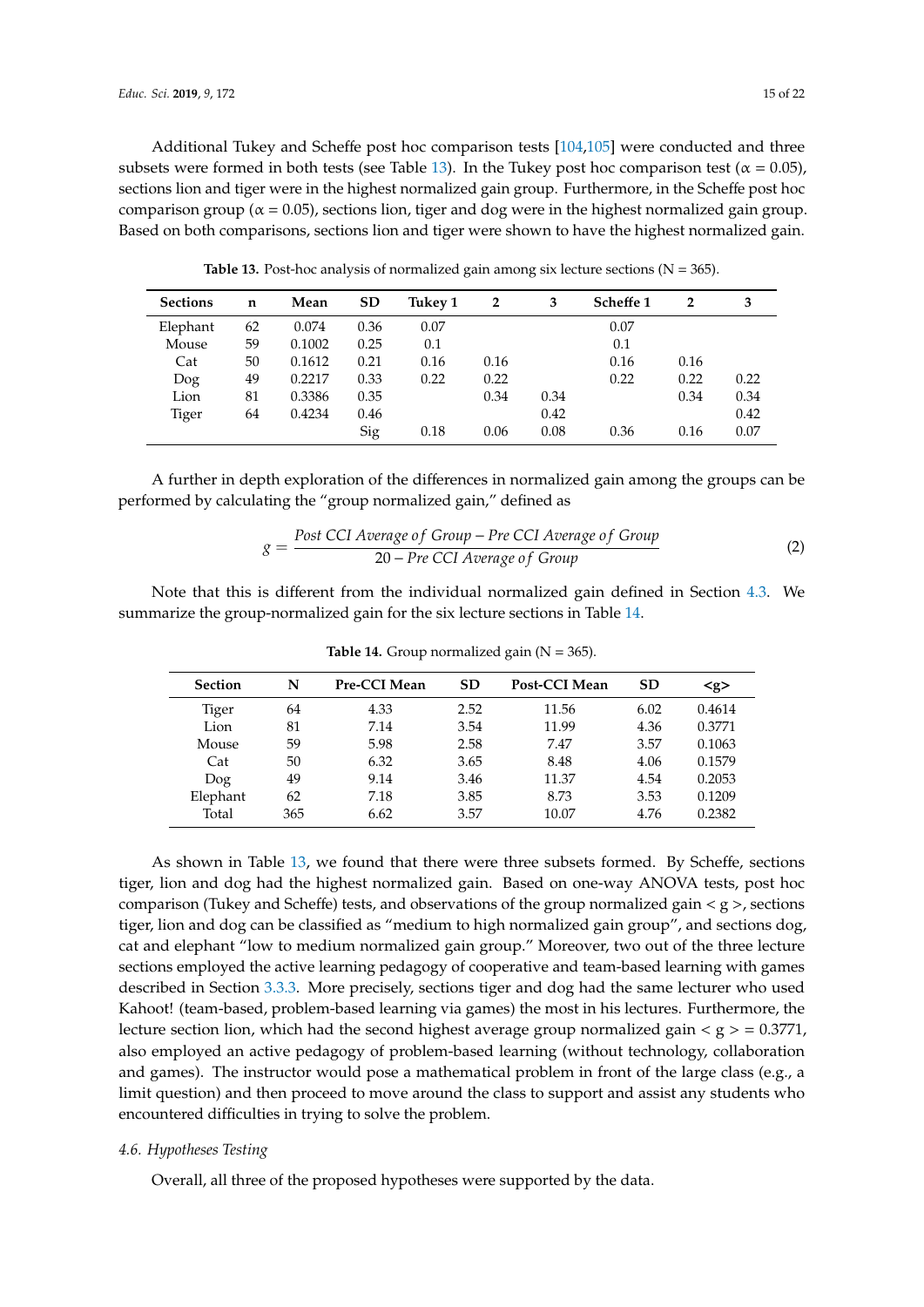Data indicates that those students who perceived they were more "actively engaged" or spent more "time in active learning" performed better in the post CCI test. Since there is a correlation between post CCI test and midterm test performance, it is reasonable to conclude that our data indicates that there is a positive correlation between students' perceptions of their "level of active engagement" and "time spent in active learning" and their academic performance.

# **H2:** *Students' perceptions of "time spent in active learning" is a significant predictor of their level of conceptual understanding of di*ff*erential calculus.*

Another meaningful correlation discovered was the correlation between students' perceptions of their "level of classroom engagement in active learning" and the "normalized gain" (see Section [4.3\)](#page-11-2). Stepwise regression analysis indicated that time spent in active learning contributed to a +22.1% change of the normalized gain, and hence, it is reasonable to suggest that students' perceptions of time spent in active learning is a significant predictor of their level of conceptual understanding of differential calculus.

# **H3:** *Students' perceptions of their "level of active engagement" is a significant predictor of their level of academic performance.*

Moreover, our results indicated a direct correlation between students' perceptions of their "level of active engagement" and students' academic performance. Using stepwise regression analysis again, it was demonstrated in Section [4.4](#page-12-3) that students' perceptions of their "level of active engagement" contributed to a +16.4% change in midterm test scores, and therefore, it is reasonable to suggest that students' perceptions of their level of active engagement is a significant predictor of their level of academic performance.

Furthermore, this study found direct correlations ( $r = 0.21$  and 0.32,  $p < 0.01$ ) existed between students' backgrounds in calculus and pre-calculus before the class, as these students tended to perform better in the pre-CCI test, as discussed in Section [4.1.](#page-10-3) This relationship is consistent with our expectation, as students who already possess prior pre-requisite calculus knowledge will clearly have an advantage on the pre CCI test, as opposed to those students who do not have a background in calculus. In the same light, there was also a direct correlation ( $r = 0.24$ ,  $p < 0.01$ ) between post-CCI scores and the midterm test scores. This reinforces the fact that the CCI test developed is a valid and reliable instrument to measure students' conceptual understanding of differential calculus [\[84\]](#page-20-20).

# *4.7. Comparison of North American Versus Asian CCI Scores*

In this section, we compare the results of CCI scores and students' perceptions of active learning from North America [\[83\]](#page-20-19) to those in Asia (Hong Kong). We list the first three results of CCI scores for the Hong Kong Polytechnic University and compare them to the CCI scores (indicated below in parentheses) of the study conducted by Epstein [\[83\]](#page-20-19) at the University of Michigan (U-M).

- 1. The average gain over all six sections was 0.23815 (0.35).
- 2. Two sections have a gain of 0.37 to 0.46 (0.4 to 0.44).
- 3. The range of gain scores was 0.12 to 0.46 (0.21 to 0.44).

The first and most noticeable difference is in item 1, which demonstrates that the average normalized gain of 0.238 at the Hong Kong Polytechnic University was much lower than the normalized gain of 0.35 at the University of Michigan (U-M). Items 2 and 3 are almost the same, however, it was observed that the Hong Kong Polytechnic University had a wider range of normalized gain; and the highest normalized gain of 0.46 at the Hong Kong Polytechnic University was greater than the highest normalized gain of 0.44 at U-M. Although 0.46 is not significantly higher than 0.44, this result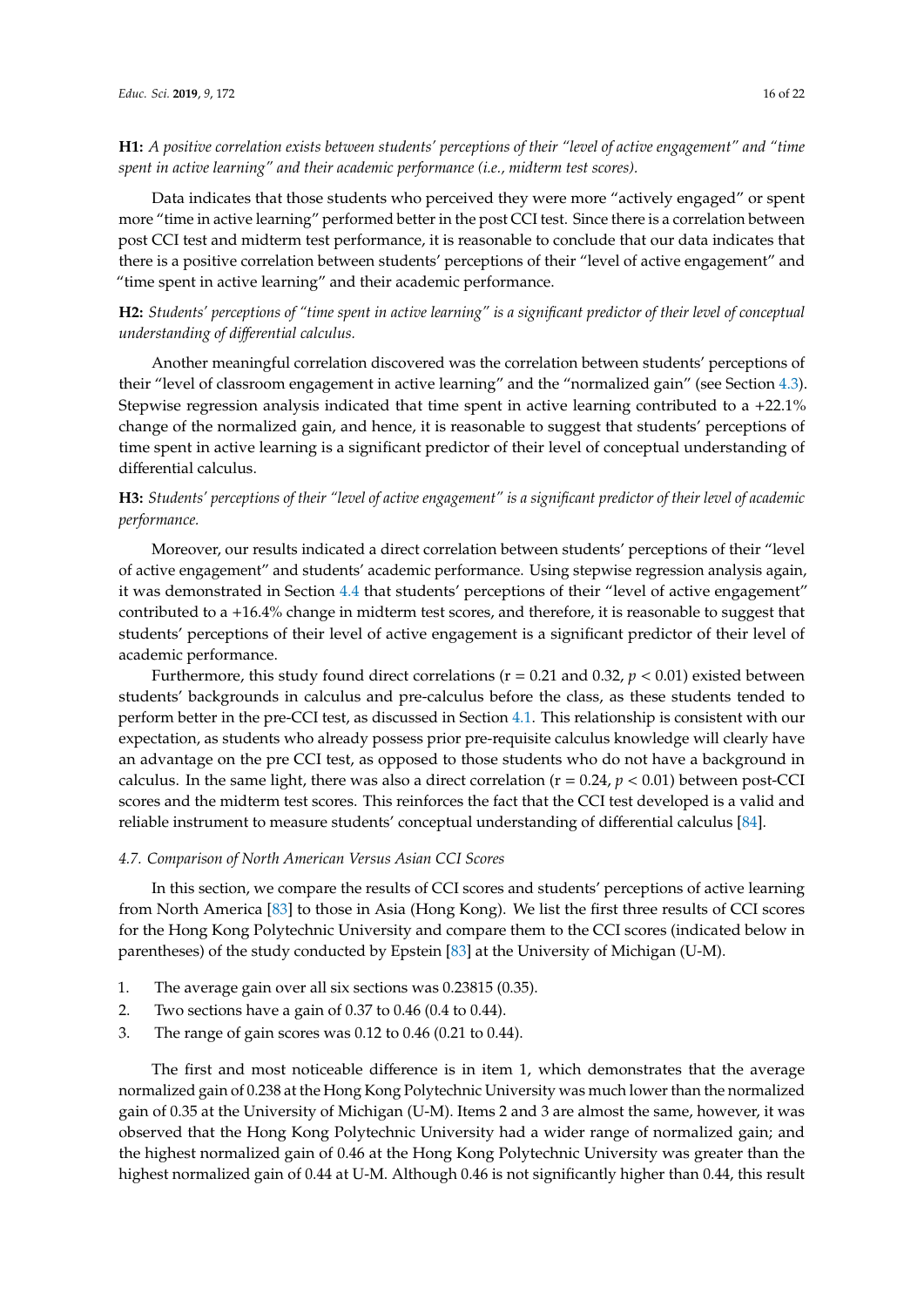is consistent with our current (research in progress) meta-analysis findings that Asian students may benefit more from active learning than North American students.

# **5. Discussion**

The results of the study supported all three hypotheses, demonstrating a statistically significant increase in students' conceptual understanding and exam performance, based on their perceptions of "time spent" and "level of active engagement" in active learning. In this study, we report normalized gain to characterize the change in scores from pre-test to post-test. Furthermore, our study found a direct correlation between post-CCI test scores and midterm test scores. However, there was no correlation found between students who had taken pre-calculus or calculus courses before and after normalized gain. These two observations suggests that if we informally equate the "medium to high normalized gain group" with an "active learning group" (see end of Section [4.5\)](#page-13-2), then those students who have a "weaker background" and who are taught actively can "catch up" to the students with a "stronger background," and are in fact, at an equivalent (or sometimes exceeding) level of competency at the end of the course. This can be identified by referencing Table [13,](#page-14-0) where section tiger's mean pre-CCI score was the lowest among all six sections (4.33), but section tiger's mean post-CCI score was the second highest (11.56) among the six lecture sections. Hence, active learning may "level the playing field" in the sense that if students with less background knowledge when coming into a course are taught actively, they tend to catch up or exceed the performance of students with a stronger background knowledge at the end of the course.

Furthermore, it should be noted that the relationship between CCI scores and active learning have not been studied in sufficient detail for similar results and conclusions to be drawn. The low correlation may be explained by the fact that the post-CCI test scores may have been subjected to some external factors apart from "level of active learning" and "time spent on active learning," such as learners' academic background, learning style, motivational disposition during or before the start of the course and previous learning experience. Hence, low correlations may be explained by the weak link between post CCI score and active learning. Moreover, higher correlations could be expected with more heterogeneous samples in respect to subjects' academic background and prior learning experience. We also perceived that the seriousness of the subjects in taking the CCI test may have an effect on the results of this study.

# **6. Conclusions**

With the support from the Hong Kong Education Bureau, Hong Kong's higher education system is beginning to promote and apply active learning methods and approaches in STEM-related disciplines. Because of the passive nature of learners' involvement in traditional teacher-centered mathematics courses, active learning methods such as problem-based, discovery-based and inquiry-based learning, for example, have typically not been applied and, hence, examples of powerful instructional methods and active learning pedagogies remain relatively rare. Another reason is that instructors teaching in the tertiary education sector may not have formal teacher training or teacher experience. Therefore, they may lack the knowledge and experience in designing classes that are rich in engagement and active learning.

This study is a preliminary effort to examine active learning via problem-based collaborative games in a large mathematics university course in Hong Kong. The results of this study could encourage a growing number of tertiary instructors to adopt active learning methods and pedagogies into their teaching repertoire. One question that needs to be raised is the extent to which other active learning pedagogies such as peer learning, team-based learning and flipped-classroom have improved positive effects on student performance in large mathematics classes. In this study, the CCI was used to test the conceptual understanding of the basic principles of differential calculus and is based on the premise that developing an understanding of calculus requires an interactive process, which offers an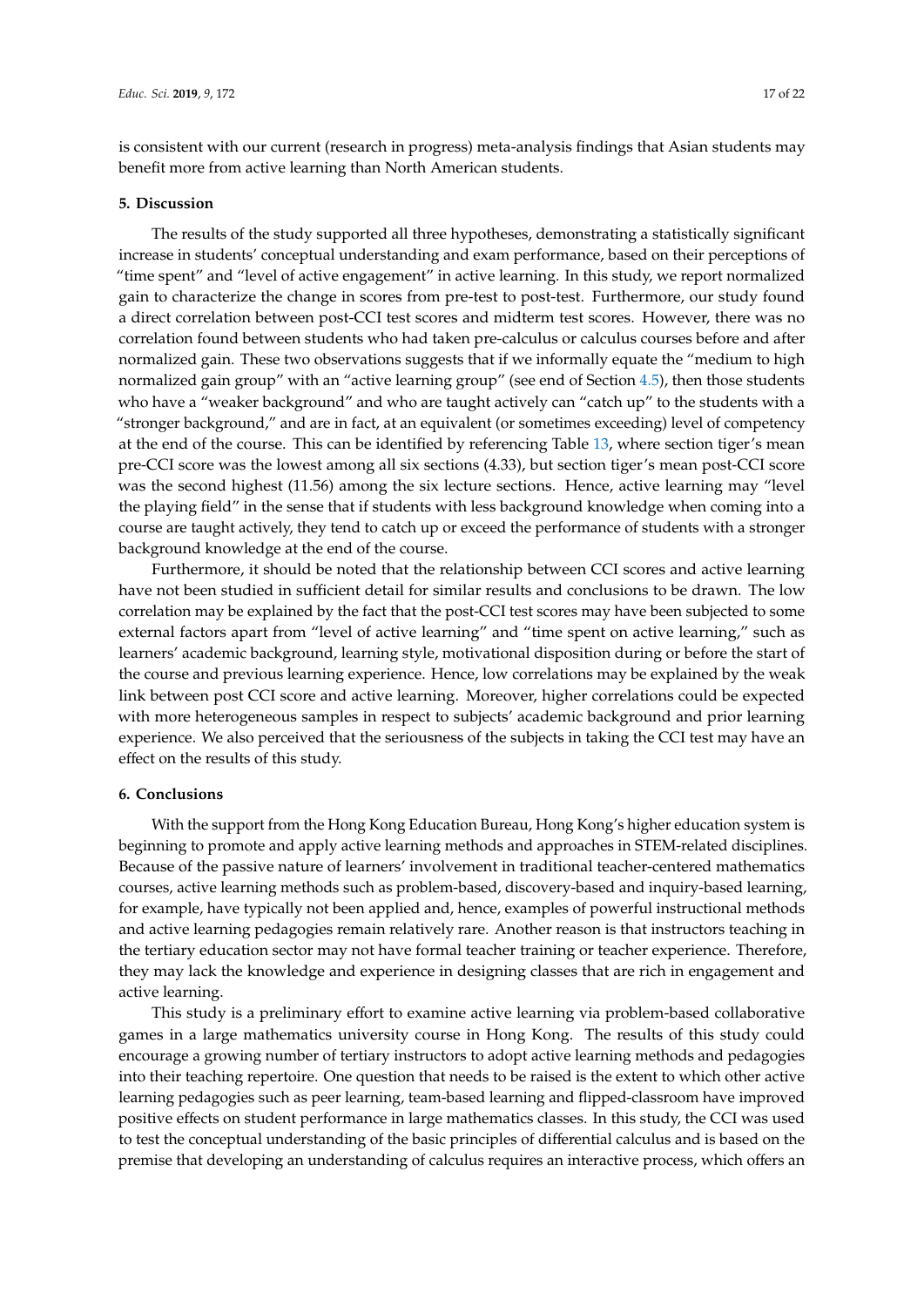opportunity for game-based interactivity and engagement, by employing an online student response system that incorporates different gaming elements.

We believe that the work described here can contribute to this effort by demonstrating the numerous methods by which insights into research on teaching and learning in mathematics, have been drawn upon to revise pedagogical and instructional approaches and thereby, to improve student learning outcomes. This study is a careful first attempt towards providing statistically significant evidence that active learning in the form of collaborative game-based problem solving increases students' conceptual understanding and exam performance in a first year calculus class in Hong Kong.

**Author Contributions:** F.S.T.T. conceived and designed the experiments; F.S.T.T. performed the experiments; F.S.T.T. and W.H.L. analyzed the data; W.H.L. contributed analysis tools; F.S.T.T. and R.H.S. wrote the paper. All authors contributed to the final manuscript.

**Funding:** This paper is part of a project funded by the University Grants Committee of the Hong Kong Special Administrative Region, entitled "Developing Active Learning Pedagogies and Mobile Applications in University STEM Education" (PolyU2/T&L/16-19) with additional support from the Hong Kong Polytechnic University.

**Acknowledgments:** The authors would like to thank the University Grants Committee of the Hong Kong Special Administrative Region and the Hong Kong Polytechnic University (PolyU) for funding this project. Ethical clearance (HSEARS20171128001-01) was obtained in accordance with the guidelines of the Human Subjects Ethics Sub-committee (HSESC) at the Hong Kong Polytechnic University.

**Conflicts of Interest:** The authors declare no conflict of interest.

#### **References**

- <span id="page-17-0"></span>1. Kim, K.; Sharma, P.; Land, S.M.; Furlong, K.P. Effects of active learning on enhancing student critical thinking in an undergraduate general science course. *Innov. High. Educ.* **2013**, *38*, 223–235. [\[CrossRef\]](http://dx.doi.org/10.1007/s10755-012-9236-x)
- <span id="page-17-1"></span>2. Marton, F. Towards a pedagogical theory of learning. In *Deep Active Learning*; Springer: Singapore, 2018; pp. 59–77.
- <span id="page-17-2"></span>3. Prince, M. Does active learning work? A review of the research. *J. Eng. Educ.* **2004**, *93*, 223–231. [\[CrossRef\]](http://dx.doi.org/10.1002/j.2168-9830.2004.tb00809.x)
- <span id="page-17-3"></span>4. Roehl, A.; Reddy, S.L.; Shannon, G.J. The flipped classroom: An opportunity to engage millennial students through active learning strategies. *J. Fam. Consum. Sci.* **2013**, *105*, 44–49. [\[CrossRef\]](http://dx.doi.org/10.14307/JFCS105.2.12)
- <span id="page-17-4"></span>5. Ní Raghallaigh, M.; Cunniffe, R. Creating a safe climate for active learning and student engagement: An example from an introductory social work module. *Teach. High. Educ.* **2013**, *18*, 93–105. [\[CrossRef\]](http://dx.doi.org/10.1080/13562517.2012.694103)
- <span id="page-17-5"></span>6. Shroff, R.; Ting, F.; Lam, W. Development and validation of an instrument to measure students' perceptions of technology-enabled active learning. *Australas. J. Educ. Technol.* **2019**, *35*, 109–127. [\[CrossRef\]](http://dx.doi.org/10.14742/ajet.4472)
- <span id="page-17-6"></span>7. Koohang, A.; Paliszkiewicz, J. Knowledge construction in e-learning: An empirical validation of an active learning model. *J. Comput. Inf. Syst.* **2013**, *53*, 109–114. [\[CrossRef\]](http://dx.doi.org/10.1080/08874417.2013.11645637)
- <span id="page-17-7"></span>8. Lumpkin, A.; Achen, R.M.; Dodd, R.K. Student perceptions of active learning. *Coll. Stud. J.* **2015**, *49*, 121–133.
- <span id="page-17-8"></span>9. Savery, J.R. Overview of problem-based learning: Definitions and distinctions. In *Essential Readings in Problem-Based Learning: Exploring and Extending the Legacy of Howard S. Barrows*; Purdue University Press: West Lafayette, IN, USA, 2015; Volume 9, pp. 5–15.
- <span id="page-17-9"></span>10. Baepler, P.; Walker, J.; Driessen, M. It's not about seat time: Blending, flipping, and efficiency in active learning classrooms. *Comput. Educ.* **2014**, *78*, 227–236. [\[CrossRef\]](http://dx.doi.org/10.1016/j.compedu.2014.06.006)
- <span id="page-17-10"></span>11. Sharples, M. The design of personal mobile technologies for lifelong learning. *Comput. Educ.* **2000**, *34*, 177–193. [\[CrossRef\]](http://dx.doi.org/10.1016/S0360-1315(99)00044-5)
- <span id="page-17-11"></span>12. Blasco-Arcas, L.; Buil, I.; Hernández-Ortega, B.; Sese, F.J. Using clickers in class. The role of interactivity, active collaborative learning and engagement in learning performance. *Comput. Educ.* **2013**, *62*, 102–110. [\[CrossRef\]](http://dx.doi.org/10.1016/j.compedu.2012.10.019)
- 13. Lai, C.-L.; Hwang, G.-J. A self-regulated flipped classroom approach to improving students' learning performance in a mathematics course. *Comput. Educ.* **2016**, *100*, 126–140. [\[CrossRef\]](http://dx.doi.org/10.1016/j.compedu.2016.05.006)
- <span id="page-17-12"></span>14. Lucas, A. Using peer instruction and i-clickers to enhance student participation in calculus. *Primus* **2009**, *19*, 219–231. [\[CrossRef\]](http://dx.doi.org/10.1080/10511970701643970)
- <span id="page-17-13"></span>15. Hmelo-Silver, C.E.; Barrows, H.S. Goals and strategies of a problem-based learning facilitator. *Interdiscip. J. Probl.-Based Learn.* **2006**, *1*, 21–39. [\[CrossRef\]](http://dx.doi.org/10.7771/1541-5015.1004)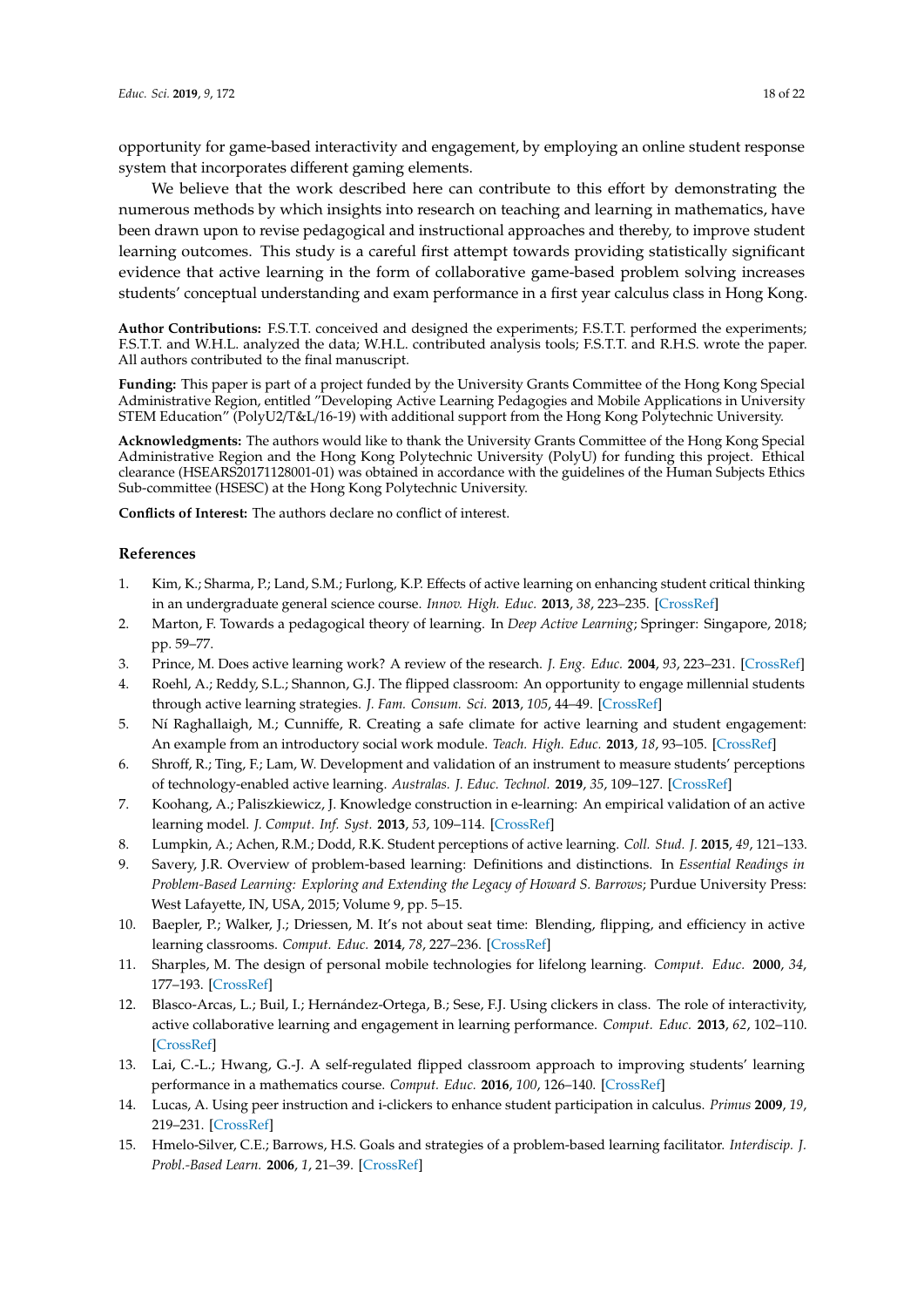- 16. McCarthy, J.P.; Anderson, L. Active learning techniques versus traditional teaching styles: Two experiments from history and political science. *Innov. High. Educ.* **2000**, *24*, 279–294. [\[CrossRef\]](http://dx.doi.org/10.1023/B:IHIE.0000047415.48495.05)
- 17. Michael, J. Where's the evidence that active learning works? *Adv. Physiol. Educ.* **2006**, *30*, 159–167. [\[CrossRef\]](http://dx.doi.org/10.1152/advan.00053.2006) [\[PubMed\]](http://www.ncbi.nlm.nih.gov/pubmed/17108243)
- <span id="page-18-0"></span>18. Gormally, C.; Brickman, P.; Hallar, B.; Armstrong, N. Effects of inquiry-based learning on students' science literacy skills and confidence. *Int. J. Scholarsh. Teach. Learn.* **2009**, *3*, 16. [\[CrossRef\]](http://dx.doi.org/10.20429/ijsotl.2009.030216)
- <span id="page-18-1"></span>19. Smith, K.A.; Douglas, T.C.; Cox, M.F. Supportive teaching and learning strategies in STEM education. *New Dir. Teach. Learn.* **2009**, *2009*, 19–32. [\[CrossRef\]](http://dx.doi.org/10.1002/tl.341)
- <span id="page-18-2"></span>20. Freeman, S.; O'Connor, E.; Parks, J.W.; Cunningham, M.; Hurley, D.; Haak, D.; Dirks, C.; Wenderoth, M.P. Prescribed active learning increases performance in introductory biology. *CBE-Life Sci. Educ.* **2007**, *6*, 132–139. [\[CrossRef\]](http://dx.doi.org/10.1187/cbe.06-09-0194)
- <span id="page-18-3"></span>21. Freeman, S.; Eddy, S.L.; McDonough, M.; Smith, M.K.; Okoroafor, N.; Jordt, H.; Wenderoth, M.P. Active learning increases student performance in science, engineering, and mathematics. *Proc. Natl. Acad. Sci. USA* **2014**, *111*, 8410–8415. [\[CrossRef\]](http://dx.doi.org/10.1073/pnas.1319030111)
- <span id="page-18-4"></span>22. Haak, D.C.; HilleRisLambers, J.; Pitre, E.; Freeman, S. Increased structure and active learning reduce the achievement gap in introductory biology. *Science* **2011**, *332*, 1213–1216. [\[CrossRef\]](http://dx.doi.org/10.1126/science.1204820)
- <span id="page-18-5"></span>23. Kennedy, P. Learning cultures and learning styles: Myth-understandings about adult (Hong Kong) Chinese learners. *Int. J. Lifelong Educ.* **2002**, *21*, 430–445. [\[CrossRef\]](http://dx.doi.org/10.1080/02601370210156745)
- <span id="page-18-6"></span>24. Pham, T.T.H.; Renshaw, P. How to enable asian teachers to empower students to adopt student-centred learning. *Aust. J. Teach. Educ.* **2013**, *38*, 65–85. [\[CrossRef\]](http://dx.doi.org/10.14221/ajte.2013v38n11.4)
- <span id="page-18-7"></span>25. Fendos, J. Us experiences with stem education reform and implications for asia. *Int. J. Comp. Educ. Dev.* **2018**, *20*, 51–66. [\[CrossRef\]](http://dx.doi.org/10.1108/IJCED-10-2017-0026)
- <span id="page-18-8"></span>26. Bureau, H.K.E. *Promotion of STEM Education—Unleashing Potential in Innovation*; Curriculum Development Council: Hong Kong, 2015; pp. 1–24.
- <span id="page-18-9"></span>27. Cheng, X.; Ka Ho Lee, K.; Chang, E.Y.; Yang, X. The "flipped classroom" approach: Stimulating positive learning attitudes and improving mastery of histology among medical students. *Anat. Sci. Educ.* **2017**, *10*, 317–327. [\[CrossRef\]](http://dx.doi.org/10.1002/ase.1664) [\[PubMed\]](http://www.ncbi.nlm.nih.gov/pubmed/28199052)
- <span id="page-18-10"></span>28. Wu, W.-H.; Yan, W.-C.; Kao, H.-Y.; Wang, W.-Y.; Wu, Y.-C.J. Integration of RPG use and ELC foundation to examine students' learning for practice. *Comput. Hum. Behav.* **2016**, *55*, 1179–1184. [\[CrossRef\]](http://dx.doi.org/10.1016/j.chb.2014.10.023)
- <span id="page-18-11"></span>29. Chien, Y.-T.; Lee, Y.-H.; Li, T.-Y.; Chang, C.-Y. Examining the effects of displaying clicker voting results on high school students' voting behaviors, discussion processes, and learning outcomes. *Eurasia J. Math. Sci. Technol. Educ.* **2015**, *11*, 1089–1104.
- <span id="page-18-12"></span>30. Kaur, B. Towards excellence in mathematics education—Singapore's experience. *Procedia-Soc. Behav. Sci.* **2010**, *8*, 28–34. [\[CrossRef\]](http://dx.doi.org/10.1016/j.sbspro.2010.12.004)
- <span id="page-18-13"></span>31. Chen, C.-H.; Chiu, C.-H. Collaboration scripts for enhancing metacognitive self-regulation and mathematics literacy. *Int. J. Sci. Math. Educ.* **2016**, *14*, 263–280. [\[CrossRef\]](http://dx.doi.org/10.1007/s10763-015-9681-y)
- <span id="page-18-14"></span>32. Li, Y.-B.; Zheng, W.-Z.; Yang, F. Cooperation learning of flip teaching style on the MBA mathematics education efficiency. *Eurasia J. Math. Sci. Technol. Educ.* **2017**, *13*, 6963–6972. [\[CrossRef\]](http://dx.doi.org/10.12973/ejmste/76878)
- <span id="page-18-15"></span>33. Rosenthal, J.S. Active learning strategies in advanced mathematics classes. *Stud. High. Educ.* **1995**, *20*, 223–228. [\[CrossRef\]](http://dx.doi.org/10.1080/03075079512331381723)
- <span id="page-18-16"></span>34. Radu, O.; Seifert, T. Mathematical intimacy within blended and face-to-face learning environments. *Eur. J. Open Distance E-learn.* **2011**, *14*, 1–6.
- 35. Isabwe, G.M.N.; Reichert, F. Developing a formative assessment system for mathematics using mobile technology: A student centred approach. In Proceedings of the 2012 International Conference on Education and e-Learning Innovations (ICEELI), Sousse, Tunisia, 1–3 July 2012; pp. 1–6.
- 36. Kyriacou, C. Active learning in secondary school mathematics. *Br. Educ. Res. J.* **1992**, *18*, 309–318. [\[CrossRef\]](http://dx.doi.org/10.1080/0141192920180308)
- <span id="page-18-17"></span>37. Keeler, C.M.; Steinhorst, R.K. Using small groups to promote active learning in the introductory statistics course: A report from the field. *J. Stat. Educ.* **1995**, *3*, 1–8. [\[CrossRef\]](http://dx.doi.org/10.1080/10691898.1995.11910485)
- <span id="page-18-18"></span>38. Stanberry, M.L. Active learning: A case study of student engagement in college Calculus. *Int. J. Math. Educ. Sci. Technol.* **2018**, *49*, 959–969. [\[CrossRef\]](http://dx.doi.org/10.1080/0020739X.2018.1440328)
- <span id="page-18-19"></span>39. Carmichael, J. Team-based learning enhances performance in introductory biology. *J. Coll. Sci. Teach.* **2009**, *38*, 54–61.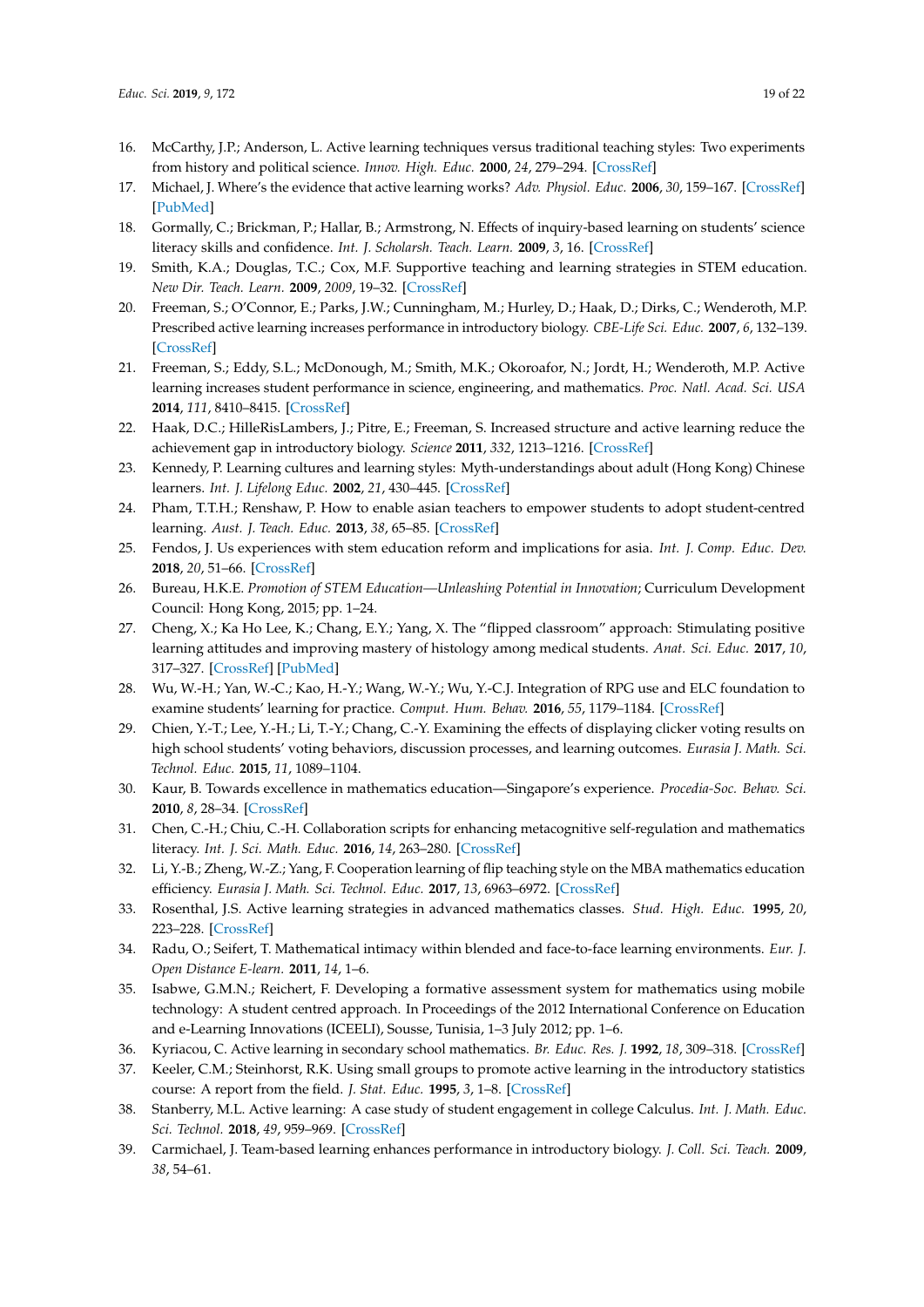- <span id="page-19-0"></span>40. Wanous, M.; Procter, B.; Murshid, K. Assessment for learning and skills development: The case of large classes. *Eur. J. Eng. Educ.* **2009**, *34*, 77–85. [\[CrossRef\]](http://dx.doi.org/10.1080/03043790902721462)
- <span id="page-19-1"></span>41. Rotgans, J.I.; Schmidt, H.G. Situational interest and academic achievement in the active-learning classroom. *Learn. Instr.* **2011**, *21*, 58–67. [\[CrossRef\]](http://dx.doi.org/10.1016/j.learninstruc.2009.11.001)
- <span id="page-19-2"></span>42. Chi, M.T.; Wylie, R. The ICAP framework: Linking cognitive engagement to active learning outcomes. *Educ. Psychol.* **2014**, *49*, 219–243. [\[CrossRef\]](http://dx.doi.org/10.1080/00461520.2014.965823)
- <span id="page-19-3"></span>43. Isbell, L.M.; Cote, N.G. Connecting with struggling students to improve performance in large classes. *Teach. Psychol.* **2009**, *36*, 185–188. [\[CrossRef\]](http://dx.doi.org/10.1080/00986280902959960)
- <span id="page-19-4"></span>44. Roh, K.H. Problem-based learning in mathematics. In *ERIC Clearinghouse for Science Mathematics and Environmental Education*; ERIC Pubications: Columbus, OH, USA, 2003.
- <span id="page-19-5"></span>45. Padmavathy, R.; Mareesh, K. Effectiveness of problem based learning in mathematics. *Int. Multidiscip. E-J.* **2013**, *2*, 45–51.
- <span id="page-19-6"></span>46. Triantafyllou, E.; Timcenko, O. Developing digital technologies for undergraduate university mathematics: Challenges, issues and perspectives. In Proceedings of the 21st International Conference on Computers in Education, Bali, Indonesia, 18–22 November 2013; pp. 971–976.
- <span id="page-19-7"></span>47. Duffy, T.M.; Cunningham, D.J. Constructivism: Implications for the design and delivery of instruction. In *Handbook of Research for Educational Communications and Technology*; Jonassen, D.H., Ed.; Simon & Schuster: New York, NY, USA, 1996; pp. 170–198.
- <span id="page-19-8"></span>48. Mellecker, R.R.; Witherspoon, L.; Watterson, T. Active learning: Educational experiences enhanced through technology-driven active game play. *J. Educ. Res.* **2013**, *106*, 352–359. [\[CrossRef\]](http://dx.doi.org/10.1080/00220671.2012.736429)
- <span id="page-19-9"></span>49. Domínguez, A.; Saenz-De-Navarrete, J.; de-Marcos, L.; Fernández-Sanz, L.; Pagés, C.; Martínez-Herráiz, J.-J. Gamifying learning experiences: Practical implications and outcomes. *Comput. Educ.* **2013**, *63*, 380–392. [\[CrossRef\]](http://dx.doi.org/10.1016/j.compedu.2012.12.020)
- <span id="page-19-10"></span>50. Keengwe, J. *Promoting Active Learning through the Integration of Mobile and Ubiquitous Technologies*; IGI Global: Hershey, PA, USA, 2014.
- 51. Ciampa, K. Learning in a mobile age: An investigation of student motivation. *J. Comput. Assist. Learn.* **2014**, *30*, 82–96. [\[CrossRef\]](http://dx.doi.org/10.1111/jcal.12036)
- <span id="page-19-11"></span>52. Ally, M.; Prieto-Blázquez, J. What is the future of mobile learning in education? *Int. J. Educ. Technol. High. Educ.* **2014**, *11*, 142–151.
- <span id="page-19-12"></span>53. Abdul Jabbar, A.I.; Felicia, P. Gameplay engagement and learning in game-based learning: A systematic review. *Rev. Educ. Res.* **2015**, *85*, 740–779. [\[CrossRef\]](http://dx.doi.org/10.3102/0034654315577210)
- <span id="page-19-13"></span>54. Park, H. Relationship between motivation and student's activity on educational game. *Int. J. Grid Distrib. Comput.* **2012**, *5*, 101–114.
- <span id="page-19-14"></span>55. Pivec, M. Play and learn: Potentials of game-based learning. *Br. J. Educ. Technol.* **2007**, *38*, 387–393. [\[CrossRef\]](http://dx.doi.org/10.1111/j.1467-8535.2007.00722.x)
- <span id="page-19-15"></span>56. Eseryel, D.; Law, V.; Ifenthaler, D.; Ge, X.; Miller, R. An investigation of the interrelationships between motivation, engagement, and complex problem solving in game-based learning. *J. Educ. Technol. Soc.* **2014**, *17*, 42–53.
- <span id="page-19-16"></span>57. Shroff, R.H.; Keyes, C. A proposed framework to understand the intrinsic motivation factors on university students' behavioral intention to use a mobile application for learning. *J. Inf. Technol. Educ. Res.* **2017**, *16*, 143–168. [\[CrossRef\]](http://dx.doi.org/10.28945/3694)
- <span id="page-19-17"></span>58. Snow, E.L.; Jackson, G.T.; Varner, L.K.; McNamara, D.S. Expectations of technology: A factor to consider in game-based learning environments. In Proceedings of the International Conference on Artificial Intelligence in Education, Memphis, TN, USA, 9–13 July 2013; Springer: Berlin/Heidelberg, Germany; pp. 359–368.
- <span id="page-19-18"></span>59. Yoon, H.S. Can i play with you? The intersection of play and writing in a kindergarten classroom. *Contemp. Issues Early Child.* **2014**, *15*, 109–121. [\[CrossRef\]](http://dx.doi.org/10.2304/ciec.2014.15.2.109)
- <span id="page-19-19"></span>60. Ku, O.; Chen, S.Y.; Wu, D.H.; Lao, A.C.; Chan, T.-W. The effects of game-based learning on mathematical confidence and performance: High ability vs. Low ability. *J. Educ. Technol. Soc.* **2014**, *17*, 65–78.
- <span id="page-19-20"></span>61. Cheng, Y.-M.; Lou, S.-J.; Kuo, S.-H.; Shih, R.-C. Investigating elementary school students' technology acceptance by applying digital game-based learning to environmental education. *Australas. J. Educ. Technol.* **2013**, *29*, 96–110. [\[CrossRef\]](http://dx.doi.org/10.14742/ajet.65)
- <span id="page-19-21"></span>62. Yang, J.C.; Chien, K.H.; Liu, T.C. A digital game-based learning system for energy education: An energy conservation pet. *TOJET Turk. Online J. Educ. Technol.* **2012**, *11*, 27–37.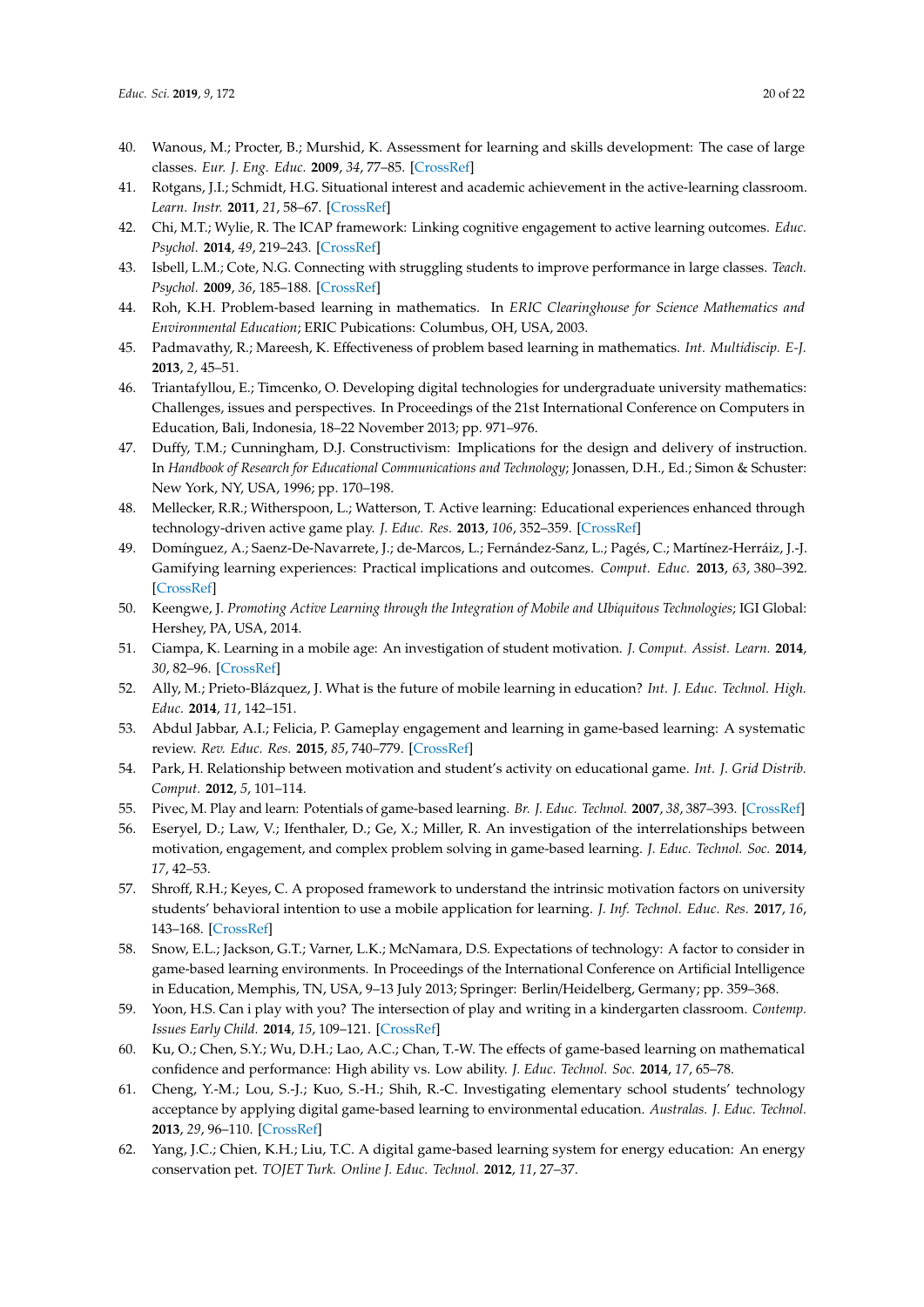- <span id="page-20-0"></span>63. Sung, H.-Y.; Hwang, G.-J. Facilitating effective digital game-based learning behaviors and learning performances of students based on a collaborative knowledge construction strategy. *Interact. Learn. Environ.* **2018**, *26*, 118–134. [\[CrossRef\]](http://dx.doi.org/10.1080/10494820.2017.1283334)
- 64. Sung, H.-Y.; Hwang, G.-J. A collaborative game-based learning approach to improving students' learning performance in science courses. *Comput. Educ.* **2013**, *63*, 43–51. [\[CrossRef\]](http://dx.doi.org/10.1016/j.compedu.2012.11.019)
- <span id="page-20-1"></span>65. Hwang, G.-J.; Wu, P.-H.; Chen, C.-C. An online game approach for improving students' learning performance in web-based problem-solving activities. *Comput. Educ.* **2012**, *59*, 1246–1256. [\[CrossRef\]](http://dx.doi.org/10.1016/j.compedu.2012.05.009)
- <span id="page-20-2"></span>66. Chang, K.-E.; Wu, L.-J.; Weng, S.-E.; Sung, Y.-T. Embedding game-based problem-solving phase into problem-posing system for mathematics learning. *Comput. Educ.* **2012**, *58*, 775–786. [\[CrossRef\]](http://dx.doi.org/10.1016/j.compedu.2011.10.002)
- <span id="page-20-3"></span>67. Bai, H.; Pan, W.; Hirumi, A.; Kebritchi, M. Assessing the effectiveness of a 3-D instructional game on improving mathematics achievement and motivation of middle school students. *Br. J. Educ. Technol.* **2012**, *43*, 993–1003. [\[CrossRef\]](http://dx.doi.org/10.1111/j.1467-8535.2011.01269.x)
- <span id="page-20-4"></span>68. Kebritchi, M.; Hirumi, A.; Bai, H. The effects of modern mathematics computer games on mathematics achievement and class motivation. *Comput. Educ.* **2010**, *55*, 427–443. [\[CrossRef\]](http://dx.doi.org/10.1016/j.compedu.2010.02.007)
- <span id="page-20-5"></span>69. Hung, C.-M.; Huang, I.; Hwang, G.-J. Effects of digital game-based learning on students' self-efficacy, motivation, anxiety, and achievements in learning mathematics. *J. Comput. Educ.* **2014**, *1*, 151–166. [\[CrossRef\]](http://dx.doi.org/10.1007/s40692-014-0008-8)
- <span id="page-20-6"></span>70. Belland, B.R. The role of construct definition in the creation of formative assessments in game-based learning. In *Assessment in Game-Based Learning*; Springer: New York, NY, USA, 2012; pp. 29–42.
- <span id="page-20-7"></span>71. Law, V.; Chen, C.-H. Promoting science learning in game-based learning with question prompts and feedback. *Comput. Educ.* **2016**, *103*, 134–143. [\[CrossRef\]](http://dx.doi.org/10.1016/j.compedu.2016.10.005)
- <span id="page-20-8"></span>72. Charles, D.; Charles, T.; McNeill, M.; Bustard, D.; Black, M. Game-based feedback for educational multi-user virtual environments. *Br. J. Educ. Technol.* **2011**, *42*, 638–654. [\[CrossRef\]](http://dx.doi.org/10.1111/j.1467-8535.2010.01068.x)
- <span id="page-20-9"></span>73. Tsai, F.-H.; Tsai, C.-C.; Lin, K.-Y. The evaluation of different gaming modes and feedback types on game-based formative assessment in an online learning environment. *Comput. Educ.* **2015**, *81*, 259–269. [\[CrossRef\]](http://dx.doi.org/10.1016/j.compedu.2014.10.013)
- <span id="page-20-10"></span>74. Ismail, M.A.-A.; Mohammad, J.A.-M. Kahoot: A promising tool for formative assessment in medical education. *Educ. Med. J.* **2017**, *9*, 19–26. [\[CrossRef\]](http://dx.doi.org/10.21315/eimj2017.9.2.2)
- <span id="page-20-11"></span>75. Wang, T.-H. Web-based quiz-game-like formative assessment: Development and evaluation. *Comput. Educ.* **2008**, *51*, 1247–1263. [\[CrossRef\]](http://dx.doi.org/10.1016/j.compedu.2007.11.011)
- <span id="page-20-12"></span>76. Huang, S.-H.; Wu, T.-T.; Huang, Y.-M. Learning diagnosis instruction system based on game-based learning for mathematical course. In Proceedings of the 2013 IIAI International Conference on Advanced Applied Informatics (IIAIAAI), Los Alamitos, CA, USA, 31 August–4 September 2013; pp. 161–165.
- <span id="page-20-13"></span>77. Huang, Y.-M.; Huang, S.-H.; Wu, T.-T. Embedding diagnostic mechanisms in a digital game for learning mathematics. *Educ. Technol. Res. Dev.* **2014**, *62*, 187–207. [\[CrossRef\]](http://dx.doi.org/10.1007/s11423-013-9315-4)
- <span id="page-20-14"></span>78. Chen, Y.-C. Empirical study on the effect of digital game-based instruction on students' learning motivation and achievement. *Eurasia J. Math. Sci. Technol. Educ.* **2017**, *13*, 3177–3187. [\[CrossRef\]](http://dx.doi.org/10.12973/eurasia.2017.00711a)
- <span id="page-20-15"></span>79. Etikan, I.; Musa, S.A.; Alkassim, R.S. Comparison of convenience sampling and purposive sampling. *Am. J. Theor. Appl. Stat.* **2016**, *5*, 1–4. [\[CrossRef\]](http://dx.doi.org/10.11648/j.ajtas.20160501.11)
- <span id="page-20-16"></span>80. Cohen, J. *Statistical Power Analysis for the Behavioral Sciences*; Lawrence Earlbaum Associates: Hillsdale, NJ, USA, 1988.
- <span id="page-20-17"></span>81. Cohen, J. Statistical power analysis. *Curr. Dir. Psychol. Sci.* **1992**, *1*, 98–101. [\[CrossRef\]](http://dx.doi.org/10.1111/1467-8721.ep10768783)
- <span id="page-20-18"></span>82. Krejcie, R.V.; Morgan, D.W. Determining sample size for research activities. *Educ. Psychol. Meas.* **1970**, *30*, 607–610. [\[CrossRef\]](http://dx.doi.org/10.1177/001316447003000308)
- <span id="page-20-19"></span>83. Epstein, J. The calculus concept inventory-measurement of the effect of teaching methodology in mathematics. *Not. Am. Math. Soc.* **2013**, *60*, 1018–1027. [\[CrossRef\]](http://dx.doi.org/10.1090/noti1033)
- <span id="page-20-20"></span>84. Epstein, J. Development and validation of the calculus concept inventory. In Proceedings of the Ninth International Conference on Mathematics Education in a Global Community, Charlotte, NC, USA, 7–12 September 2007; pp. 165–170.
- <span id="page-20-21"></span>85. Derera, E.; Naude, M. Unannounced quizzes: A teaching and learning initiative that enhances academic performance and lecture attendance in large undergraduate classes. *Mediterr. J. Soc. Sci.* **2014**, *5*, 1193. [\[CrossRef\]](http://dx.doi.org/10.5901/mjss.2014.v5n20p1193)
- <span id="page-20-22"></span>86. Chi, M.T. Active-constructive-interactive: A conceptual framework for differentiating learning activities. *Top. Cogn. Sci.* **2009**, *1*, 73–105. [\[CrossRef\]](http://dx.doi.org/10.1111/j.1756-8765.2008.01005.x) [\[PubMed\]](http://www.ncbi.nlm.nih.gov/pubmed/25164801)